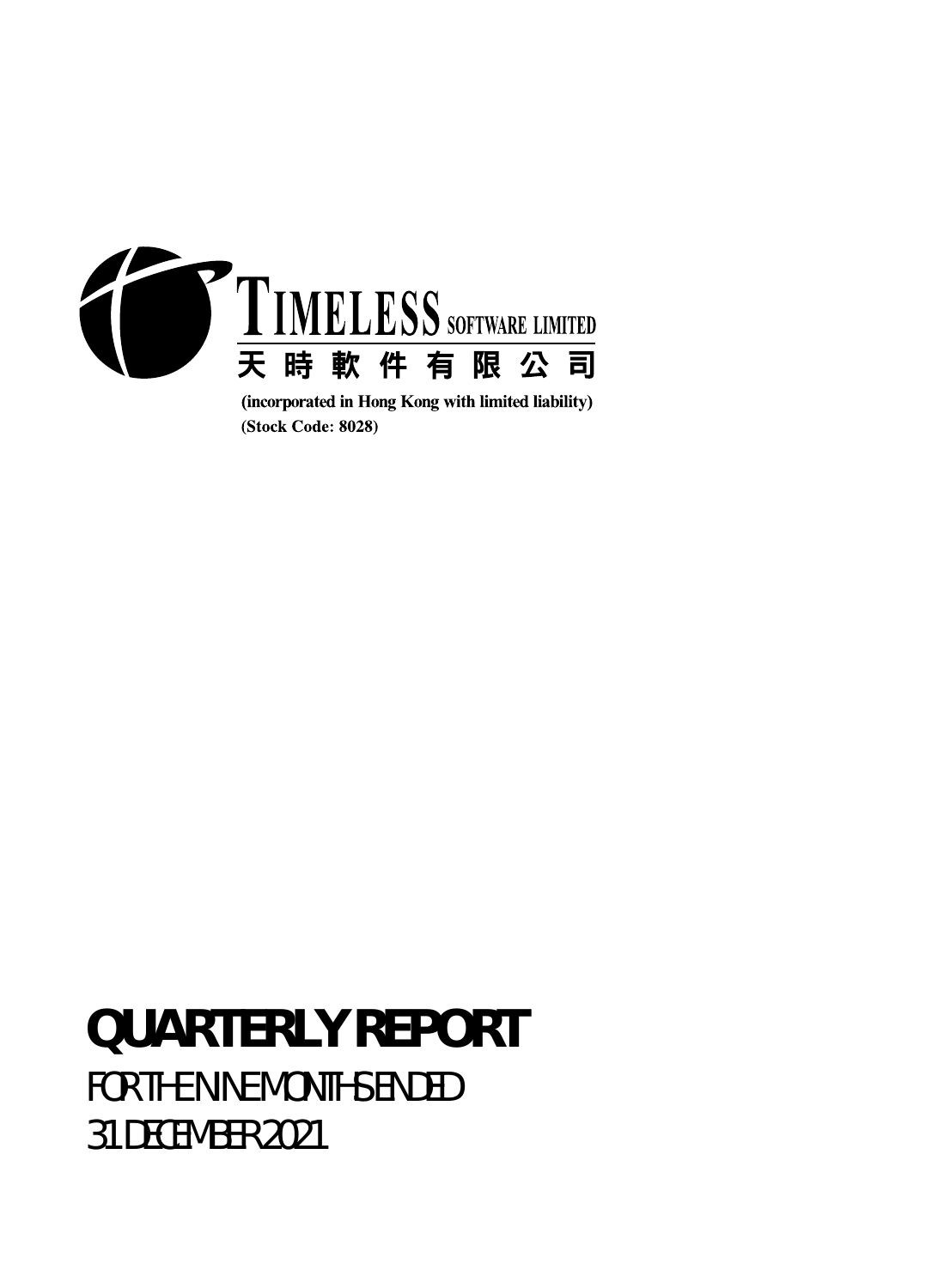# **Characteristics of GEM of The Stock Exchange of Hong Kong Limited (the "Stock Exchange")**

GEM has been positioned as a market designed to accommodate small and mid-sized companies to which a higher investment risk may be attached than other companies listed on the Stock Exchange. Prospective investors should be aware of the potential risks of investing in such companies and should make the decision to invest only after due and careful consideration.

Given that the companies listed on GEM are generally small and mid-sized companies, there is a risk that securities traded on GEM may be more susceptible to high market volatility than securities traded on the Main Board and no assurance is given that there will be a liquid market in the securities traded on GEM.

Hong Kong Exchanges and Clearing Limited and the Stock Exchange take no responsibility for the contents of this report, make no representation as to its accuracy or completeness and expressly disclaim any liability whatsoever for any loss howsoever arising from or in reliance upon the whole or any part of the contents of this report.

*This report, for which the directors (the "Directors" or individually a "Director") of TIMELESS SOFTWARE LIMITED (the "Company") collectively and individually accept full responsibility, includes particulars given in compliance with the Rules Governing the Listing of Securities on GEM of the Stock Exchange (the "GEM Listing Rules") for the purpose of giving information with regard to the Company. The Directors, having made all reasonable enquiries, confirm that to the best of their knowledge and belief the information contained in this report is accurate and complete in all material respects and not misleading or deceptive, and there are no other matters the omission of which would make any statement herein or this report misleading.*

*This report shall remain on the "Latest Listed Company Information" page of the GEM website at www.hkgem.com for at least seven days from the date of its publication and on the Company's website at www.timeless.com.hk.*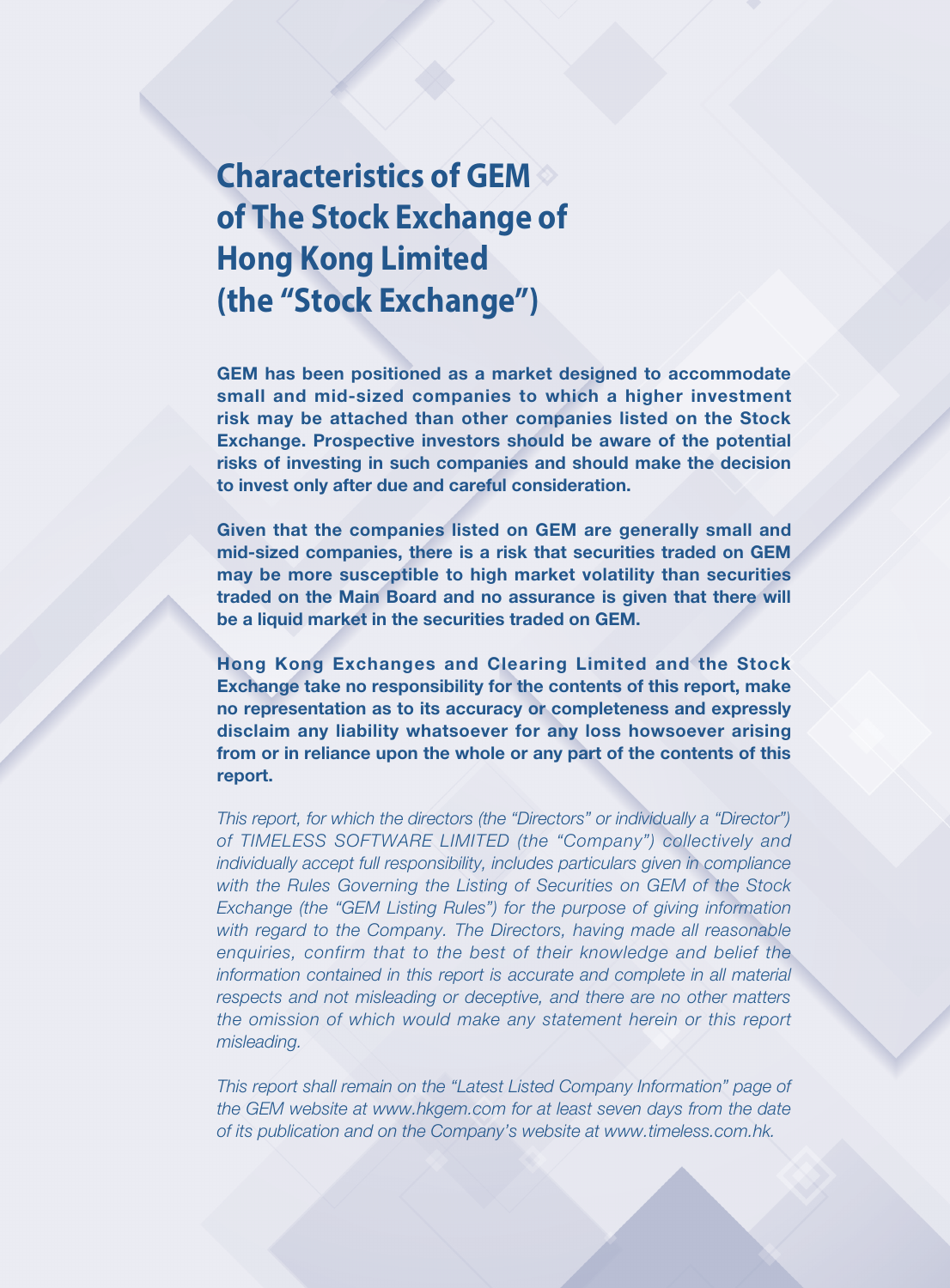# Condensed Consolidated Statement of Profit or Loss and Other Comprehensive Income

For the nine months ended 31 December 2021

|                                                                                                                                                                                                                                                                                                                                                   |                | (Unaudited)                                     |                                                  |                                                     |                                                    |  |
|---------------------------------------------------------------------------------------------------------------------------------------------------------------------------------------------------------------------------------------------------------------------------------------------------------------------------------------------------|----------------|-------------------------------------------------|--------------------------------------------------|-----------------------------------------------------|----------------------------------------------------|--|
|                                                                                                                                                                                                                                                                                                                                                   |                | <b>Three months ended</b><br><b>31 December</b> |                                                  | <b>Nine months ended</b><br><b>31 December</b>      |                                                    |  |
|                                                                                                                                                                                                                                                                                                                                                   | <b>Notes</b>   | 2021<br><b>HK\$'000</b>                         | 2020<br><b>HK\$'000</b>                          | 2021<br><b>HK\$'000</b>                             | 2020<br><b>HK\$'000</b>                            |  |
| Revenue<br>Other income and gains<br><b>Production costs</b><br>Staff costs<br>Depreciation and amortisation<br>Gain/(loss) on disposal/written off of                                                                                                                                                                                            | 4<br>5         | 1,663<br>1,670<br>(201)<br>(2, 317)<br>(329)    | 51,609<br>1,502<br>(31, 810)<br>(2,862)<br>(302) | 80,916<br>3,884<br>(18, 315)<br>(9, 566)<br>(1,888) | 118,545<br>3,467<br>(63, 107)<br>(7, 705)<br>(867) |  |
| property, plant and equipment<br>(Loss)/gain on fair value changes of financial                                                                                                                                                                                                                                                                   |                | 3                                               | (59)                                             | 146                                                 | (175)                                              |  |
| assets at fair value through profit or loss<br>Loss on derecognition of a financial asset at<br>fair value through<br>profit or loss<br>Gain on partial disposal of interest<br>in an associate<br>Other operating expenses<br>Reversal of impairment on amount<br>due from an associate<br>Share of profit of associates<br><b>Finance costs</b> |                | (157)                                           | 120                                              | (1,093)                                             | 263                                                |  |
|                                                                                                                                                                                                                                                                                                                                                   |                | (155)                                           |                                                  | (155)                                               |                                                    |  |
|                                                                                                                                                                                                                                                                                                                                                   |                | 7,271<br>(1, 771)                               | (5, 245)                                         | 7,271<br>(10, 369)                                  | 407<br>(12, 701)                                   |  |
|                                                                                                                                                                                                                                                                                                                                                   |                | 267<br>(170)                                    | 18<br>1,309<br>(171)                             | 365<br>(509)                                        | 15<br>1,272<br>(513)                               |  |
| Profit before tax<br>Income tax credit/(expense)                                                                                                                                                                                                                                                                                                  | 6              | 5,774<br>3,148                                  | 14,109<br>(3,835)                                | 50,687<br>(8, 109)                                  | 38,901<br>(10, 436)                                |  |
| Profit for the period                                                                                                                                                                                                                                                                                                                             | $\overline{7}$ | 8,922                                           | 10,274                                           | 42,578                                              | 28,465                                             |  |
| <b>Other comprehensive income</b><br>Items that may be reclassified subsequently<br>to profit or loss:<br>Exchange differences on translating foreign<br>operations                                                                                                                                                                               |                | 2,356                                           | 3,551                                            | 4,131                                               | 6,558                                              |  |
| <b>Total comprehensive income for the</b><br>period                                                                                                                                                                                                                                                                                               |                | 11,278                                          | 13,825                                           | 46,709                                              | 35,023                                             |  |
| Profit attributable to:<br>Owners of the Company<br>Non-controlling interests                                                                                                                                                                                                                                                                     |                | 6,568<br>2,354                                  | 2,489<br>7,785                                   | 12,646<br>29,932                                    | 5,632<br>22,833                                    |  |
|                                                                                                                                                                                                                                                                                                                                                   |                | 8,922                                           | 10,274                                           | 42,578                                              | 28,465                                             |  |
| Total comprehensive income attributable to:<br>Owners of the Company<br>Non-controlling interests                                                                                                                                                                                                                                                 |                | 7,181<br>4,097                                  | 3,412<br>10,413                                  | 13,720<br>32,989                                    | 7,338<br>27,685                                    |  |
|                                                                                                                                                                                                                                                                                                                                                   |                | 11,278                                          | 13,825                                           | 46,709                                              | 35,023                                             |  |
|                                                                                                                                                                                                                                                                                                                                                   |                | <b>HK cents</b>                                 | <b>HK</b> cents                                  | <b>HK cents</b>                                     | <b>HK</b> cents                                    |  |
| <b>Earnings per share</b><br>- Basic and diluted                                                                                                                                                                                                                                                                                                  | $\overline{9}$ | 0.23                                            | 0.09                                             | 0.45                                                | 0.20                                               |  |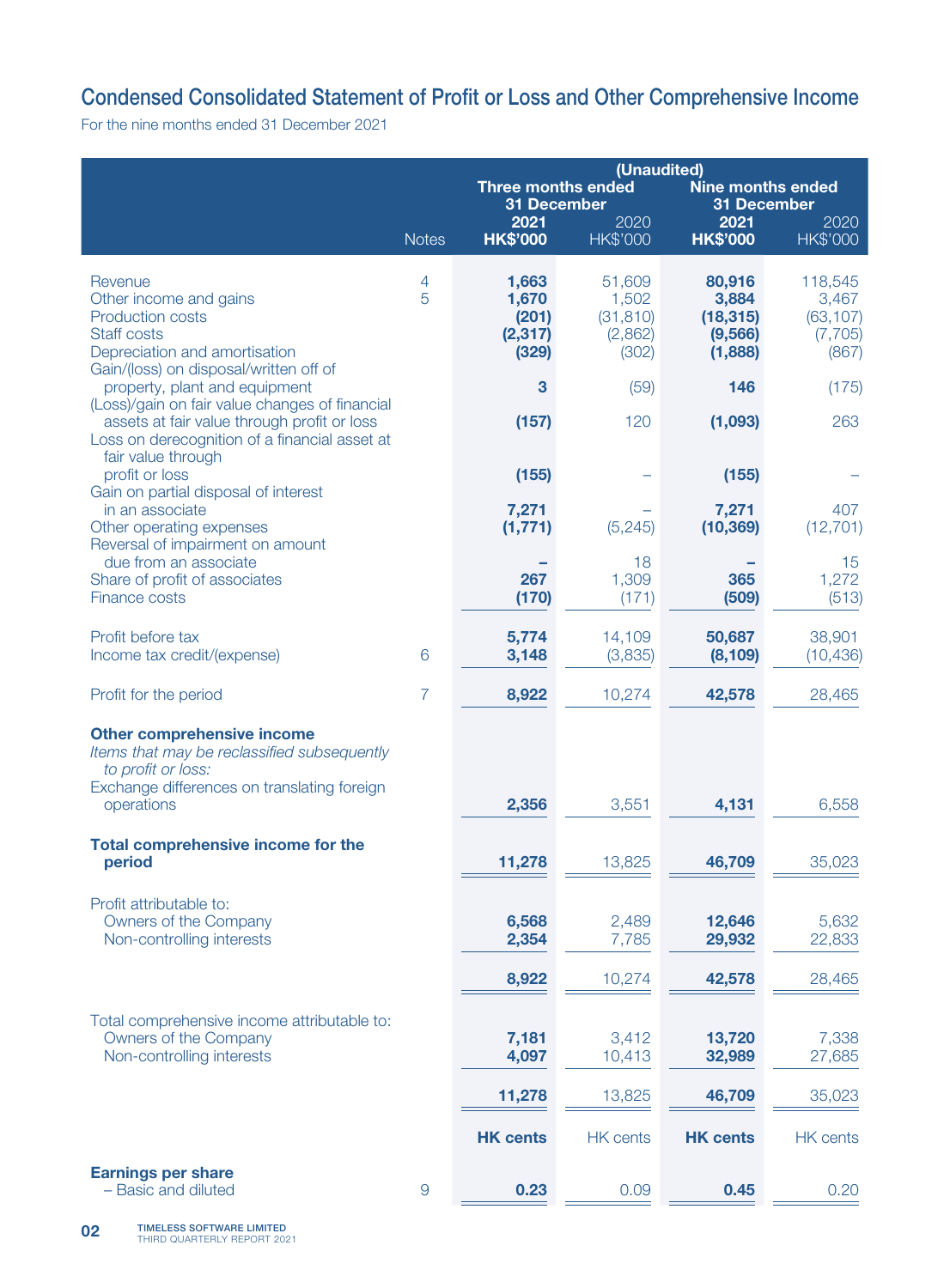|                                                      | .<br>-<br>-<br>-           |
|------------------------------------------------------|----------------------------|
| ondensed Consolidated Statement of Changes in Equity | 1 Decemb                   |
|                                                      | or the nine months ended 3 |

|                                                      | <b>Share</b><br>capital<br><b>HK\$'000</b> | options<br>reserve<br>HK\$'000<br><b>Share</b> | reserve<br>HK\$'000<br>General | reserve<br>revaluation<br>HK\$'000<br>Property | <b>Translation</b><br>reserve<br><b>HK\$'000</b> | Accumulated<br>deficit<br><b>HK\$'000</b> | <b>Attributable</b><br>to owners of<br>the Company<br><b>HK\$'000</b> | <b>interests</b><br>HK\$'000<br>controlling<br>$\frac{1}{2}$ | <b>Total</b><br>HK\$'000 |
|------------------------------------------------------|--------------------------------------------|------------------------------------------------|--------------------------------|------------------------------------------------|--------------------------------------------------|-------------------------------------------|-----------------------------------------------------------------------|--------------------------------------------------------------|--------------------------|
| Balance at 1 April 2020 (Audited)                    | 906,074                                    | 2,024                                          | 1,590                          | 964                                            | (6,082)                                          | 861,833                                   | 42,737                                                                | 55,768                                                       | 98,505                   |
| Profit for the period                                |                                            |                                                |                                |                                                |                                                  | 5,632                                     | 5,632                                                                 | 22,833                                                       | 28,465                   |
| Other comprehensive income for<br>the period         |                                            |                                                |                                |                                                | 1,706                                            |                                           | 1,706                                                                 | 4,852                                                        | 6,558                    |
| Total comprehensive income for<br>the period         | т                                          | T                                              | T                              | ı                                              | 1,706                                            | 5,632                                     | 7,338                                                                 | 27,685                                                       | 35,023                   |
| Transfer to reserve                                  |                                            |                                                | 620                            |                                                |                                                  | (620)                                     |                                                                       |                                                              |                          |
| Dividend paid to non-controlling<br><b>interests</b> |                                            |                                                |                                |                                                |                                                  | 1                                         | 1                                                                     | (13, 130)                                                    | (13, 130)                |
| Acquisition of non-controlling interests             |                                            |                                                |                                |                                                |                                                  | (129)                                     | (129)                                                                 | 129                                                          |                          |
| Balance at 31 December 2020<br>(Unaudited)           | 906,074                                    | 2,024                                          | 2,210                          | 964                                            | (4, 376)                                         | (856, 950)                                | 49,946                                                                | 70,452                                                       | 120,398                  |
| Balance at 1 April 2021 (Audited)                    | 906,074                                    | 1,986                                          | 2,205                          | 964                                            | (3,882)                                          | (854,563)                                 | 52,784                                                                | 82,495                                                       | 135,279                  |
| Profit for the period                                |                                            | п                                              |                                |                                                |                                                  | 12,646                                    | 12,646                                                                | 29,932                                                       | 42,578                   |
| Other comprehensive income for<br>the period         | ı                                          | ı                                              | П                              | ı                                              | 1,074                                            |                                           | 1,074                                                                 | 3,057                                                        | 4,131                    |
| Total comprehensive income for<br>the period         | п                                          | п                                              | п                              | п                                              | 1,074                                            | 12,646                                    | 13,720                                                                | 32,989                                                       | 46,709                   |
| Lapse of share options                               |                                            | (239)                                          |                                |                                                |                                                  | 239                                       |                                                                       |                                                              | п                        |
| Dividend paid to non-controlling<br>interests        | ī                                          | ı                                              | Π                              |                                                |                                                  |                                           |                                                                       | (19,278)                                                     | (19,278)                 |
| Balance at 31 December 2021<br>(Unaudited)           | 906,074                                    | 1,747                                          | 2,205                          | 964                                            | (2,808)                                          | 841,678                                   | 66,504                                                                | 96,206                                                       | 162,710                  |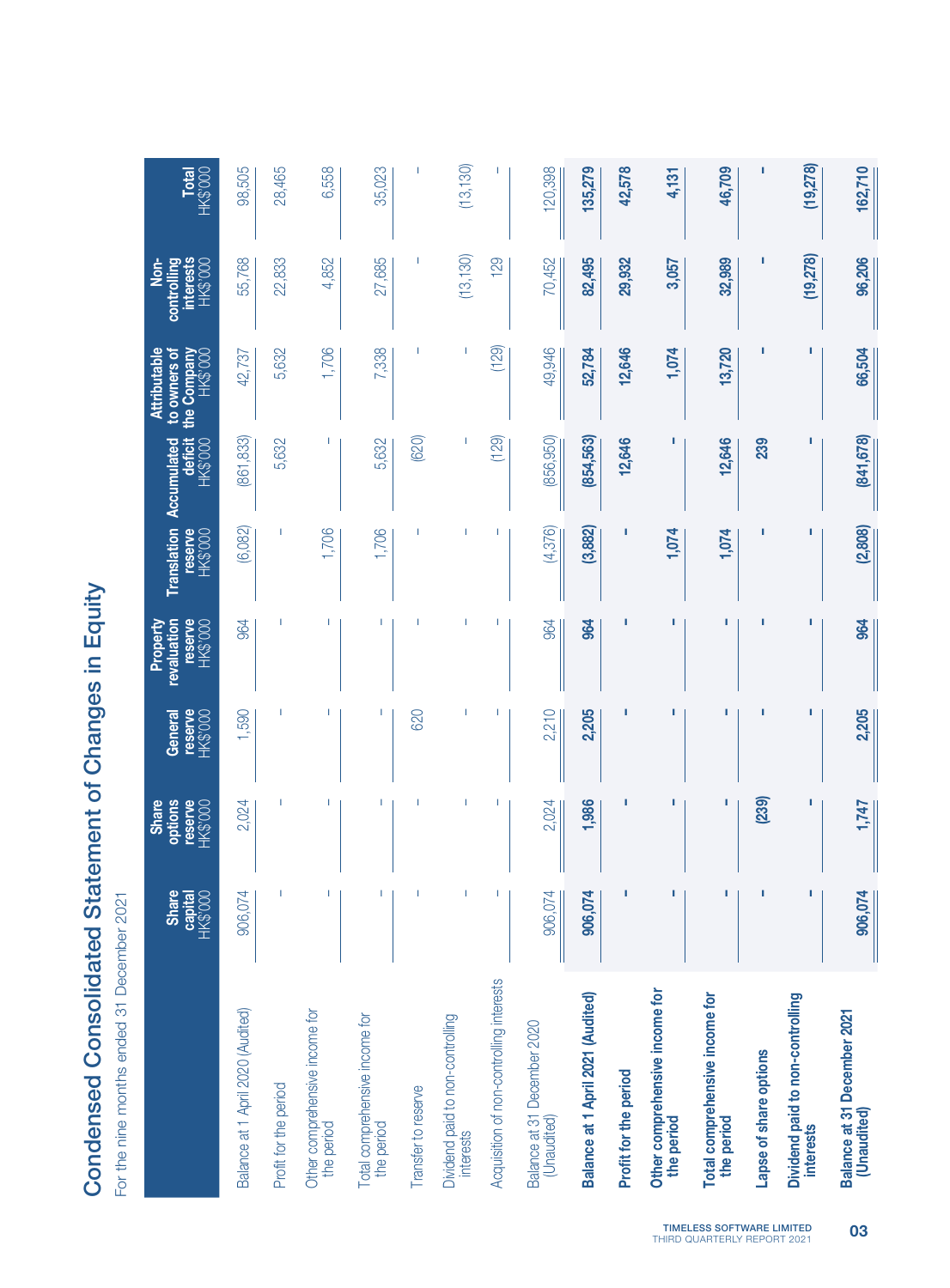For the nine months ended 31 December 2021

### 1. General Information

The Company is a limited liability company incorporated in Hong Kong and its shares are listed on GEM of the Stock Exchange. The address of its registered office and principal place of business is Room 2208, 118 Connaught Road West, Hong Kong.

The Company acts as an investment holding company. The Company and its subsidiaries (collectively referred to as the "Group") are principally engaged in (i) the exploration and exploitation of mines ("Mining Business"); and (ii) research, development and sale agency of bio and nano materials products as well as investments in startup fund, software maintenance and development services ("Other Business"). In addition to these operating segments, the Group has investments in various projects including e-sports tournament services, nano applications as well as smart farming solutions and services through its associates.

These unaudited condensed consolidated financial statements are presented in Hong Kong dollars ("HK\$"), which is the same as the functional currency of the Company. These unaudited condensed consolidated financial statements have been reviewed by the audit committee of the Company and were approved for issue by the board of Directors (the "Board") on 27 January 2022.

#### 2. Basis of Preparation

These unaudited condensed consolidated financial statements for the nine months ended 31 December 2021 have been prepared in accordance with the applicable disclosure requirements of the GEM Listing Rules. These unaudited condensed consolidated financial statements do not include all information and disclosures required in a full set of financial statements prepared in accordance with Hong Kong Financial Reporting Standards ("HKFRSs"), and should be read in conjunction with the Group's annual financial statements for the year ended 31 March 2021.

The unaudited condensed consolidated financial statements have been prepared on the historical cost basis, except for an investment property and certain financial instruments that are measured at fair values at the end of the reporting period.

The preparation of these unaudited condensed financial statements requires management to make judgements, estimates and assumptions that affect the application of accounting policies and the reported amounts of assets and liabilities, income, and expense. Actual results may differ from these estimates.

The financial information relating to the year ended 31 March 2021 included in these financial statements as comparative information does not constitute the Company's statutory annual consolidated financial statements for that financial year but is derived from those financial statements. Further information relating to these statutory financial statements required to be disclosed in accordance with section 436 of the Companies Ordinance (Cap. 622, Laws of Hong Kong) is as follows:

The Company has delivered the financial statements for the year ended 31 March 2021 to the Registrar of Companies in accordance with section 662(3) of, and Part 3 of Schedule 6 to, the Companies Ordinance (Cap. 622, Laws of Hong Kong). The Company's auditor has reported on the financial statements for the year ended 31 March 2021. The auditor's report was unqualified; did not include a reference to any matter to which the auditor drew attention by way of emphasis without qualifying its report; and did not contain a statement under section 406(2), 407(2) or (3) of the Companies Ordinance (Cap. 622, Laws of Hong Kong).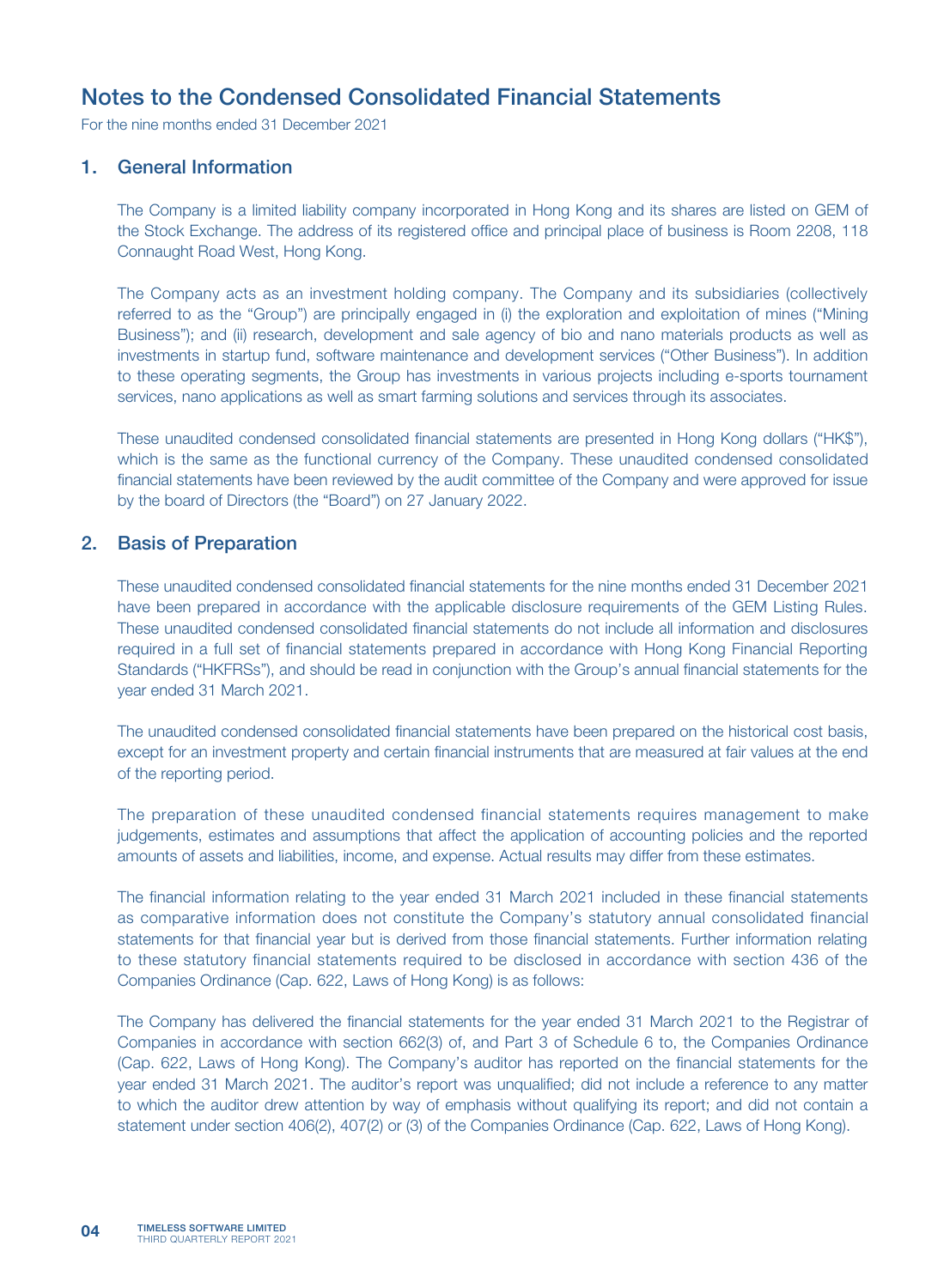For the nine months ended 31 December 2021

### 3. Significant Accounting Policies

The accounting policies and method of computation used in these unaudited condensed consolidated financial statements for the nine months ended 31 December 2021 are the same as those followed in the Group's audited consolidated financial statements for the year ended 31 March 2021, except for those related to new or revised HKFRSs effective for the first time for the periods beginning on or after 1 April 2021. The adoption of such new or revised HKFRSs during the nine months ended 31 December 2021 has had no material impact on the Group's financial performance and positions for the nine months ended 31 December 2021 and 2020 and/or on the disclosures set out in these unaudited condensed consolidated financial statements.

The Group has not early adopted any new and revised HKFRSs that has been issued but not yet effective in the current accounting period.

### 4. Revenue and Segment Information

Information reported to the Board, being the chief operating decision maker ("CODM"), for the purposes of resource allocation and assessment of segment performance focuses on types of goods or services delivered or provided. These operating divisions are the basis upon which the information that is regularly reviewed by the CODM is prepared and are analysed under HKFRS8 *Operating Segments*.

Specifically, the Group's reportable segments under HKFRS 8 are (i) Mining Business; and (ii) Other Business.

#### Segment revenues and results

The following is an analysis of the Group's revenue and results by reportable segments:

#### For the nine months ended 31 December 2021 (Unaudited)

|                                                              | <b>Mining</b><br><b>Business</b><br><b>HK\$'000</b> | <b>Other</b><br><b>Business</b><br><b>HK\$'000</b> | <b>Total</b><br><b>HK\$'000</b> |
|--------------------------------------------------------------|-----------------------------------------------------|----------------------------------------------------|---------------------------------|
| <b>Segment revenue</b>                                       |                                                     |                                                    |                                 |
| <b>External sales</b>                                        | 80,553                                              | 363                                                | 80,916                          |
| Segment profit                                               | 45,398                                              | 199                                                | 45,597                          |
| Interest income                                              |                                                     |                                                    | 2,695                           |
| Unallocated other income and gains                           |                                                     |                                                    | 896                             |
| Unallocated corporate expenses                               |                                                     |                                                    | (4, 526)                        |
| Gain on disposal of property, plant and equipment            |                                                     |                                                    | 146                             |
| Loss on fair value changes of financial assets at fair value |                                                     |                                                    |                                 |
| through profit or loss                                       |                                                     |                                                    | (1,093)                         |
| Loss on derecognition of a financial asset at fair value     |                                                     |                                                    |                                 |
| through profit or loss                                       |                                                     |                                                    | (155)                           |
| Gain on partial disposal of interest in an associate         |                                                     |                                                    | 7,271                           |
| Share of profit of associates                                |                                                     |                                                    | 365                             |
| Finance costs                                                |                                                     |                                                    | (509)                           |
| Profit before tax                                            |                                                     |                                                    | 50,687                          |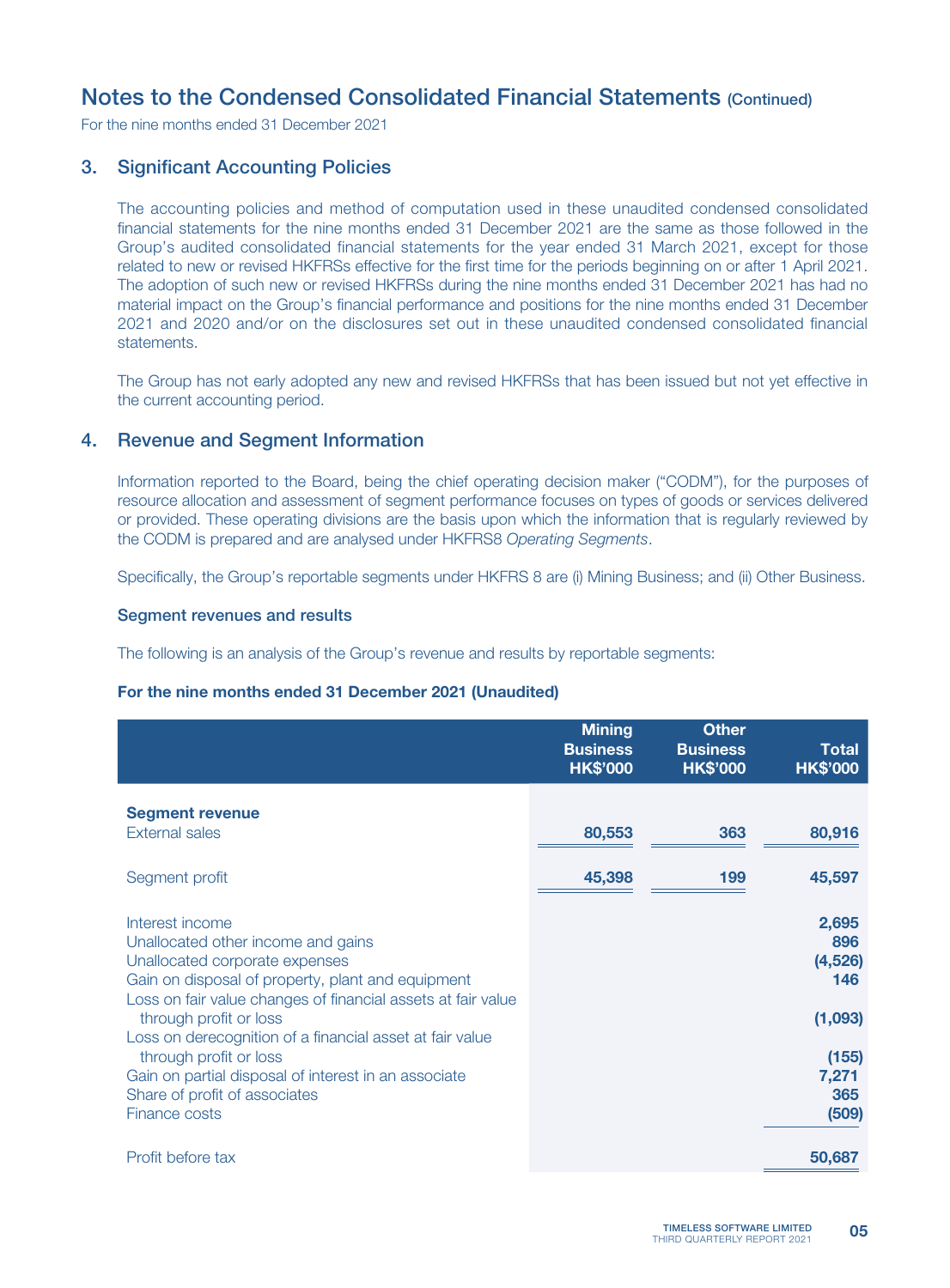For the nine months ended 31 December 2021

### 4. Revenue and Segment Information (Continued)

#### Segment revenues and results (Continued)

### For the nine months ended 31 December 2020 (Unaudited)

|                                                              | Mining<br><b>Business</b><br><b>HK\$'000</b> | Other<br><b>Business</b><br><b>HK\$'000</b> | Total<br><b>HK\$'000</b> |
|--------------------------------------------------------------|----------------------------------------------|---------------------------------------------|--------------------------|
|                                                              |                                              |                                             |                          |
| <b>Segment revenue</b>                                       |                                              |                                             |                          |
| <b>External sales</b>                                        | 118,234                                      | 311                                         | 118,545                  |
|                                                              |                                              |                                             |                          |
| Segment profit                                               | 40,612                                       | 566                                         | 41,178                   |
| Interest income                                              |                                              |                                             | 843                      |
| Unallocated other income and gains                           |                                              |                                             | 1,687                    |
| Unallocated corporate expenses                               |                                              |                                             | (6,076)                  |
| Loss on written off of property, plant and equipment         |                                              |                                             | (175)                    |
| Gain on fair value changes of financial assets at fair value |                                              |                                             |                          |
| through profit or loss                                       |                                              |                                             | 263                      |
| Gain on partial disposal of interest in an associate         |                                              |                                             | 407                      |
| Reversal of impairment on amount due from an associate       |                                              |                                             | 15                       |
| Share of profit of associates                                |                                              |                                             | 1,272                    |
| Finance costs                                                |                                              |                                             | (513)                    |
|                                                              |                                              |                                             |                          |
| Profit before tax                                            |                                              |                                             | 38,901                   |

#### Disaggregation of revenue from contracts with customers

|                                        |                         | (Unaudited)<br>Nine months ended<br><b>31 December</b> |
|----------------------------------------|-------------------------|--------------------------------------------------------|
|                                        | 2021<br><b>HK\$'000</b> | 2020<br><b>HK\$'000</b>                                |
| <b>Type of goods or services</b>       |                         |                                                        |
| Sales of high-grade nickel-copper ores | 80,553                  | 59,099                                                 |
| Sales of nickel concentrates           |                         | 49,418                                                 |
| Sales of copper concentrates           |                         | 9,717                                                  |
| Service fee income                     | 338                     | 295                                                    |
| Sales of water soluble bags            | 25                      | 16                                                     |
|                                        |                         |                                                        |
|                                        | 80,916                  | 118,545                                                |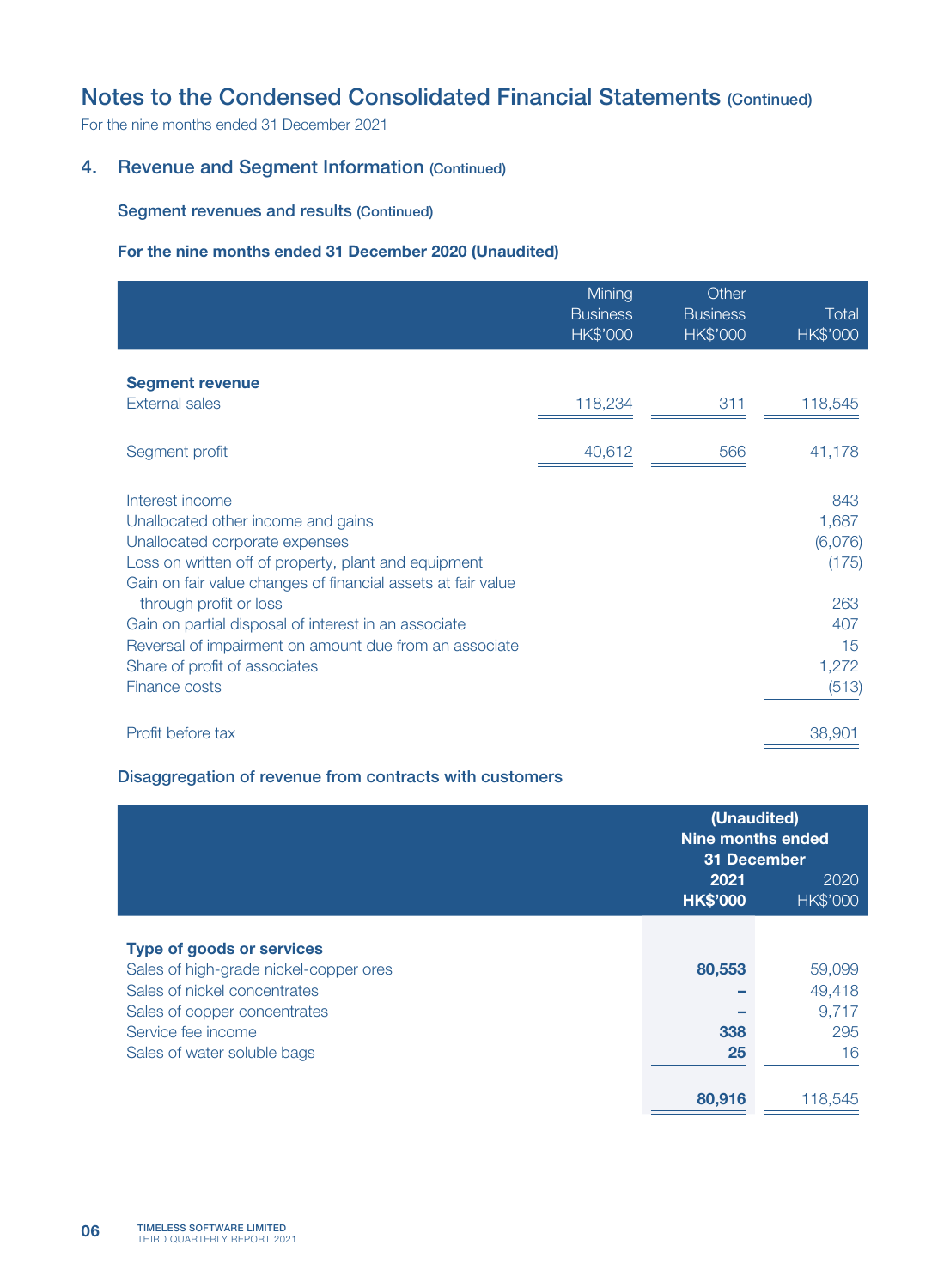For the nine months ended 31 December 2021

### 4. Revenue and Segment Information (Continued)

Disaggregation of revenue from contracts with customers (Continued)

|                                      | 31 December             | (Unaudited)<br><b>Nine months ended</b> |
|--------------------------------------|-------------------------|-----------------------------------------|
|                                      | 2021<br><b>HK\$'000</b> | 2020<br><b>HK\$'000</b>                 |
| <b>Timing of revenue recognition</b> |                         |                                         |
| At a point in time                   | 80,791                  | 118,545                                 |
| Over time                            | 125                     |                                         |
|                                      | 80,916                  | 118,545                                 |

The Group has contracts with customers for the sale of high-grade nickel-copper ores, nickel and copper concentrates and water soluble bags. The Group has concluded that revenue from sale of goods are recognised at the point of time when a customer obtained control of goods.

The revenue from the provision of sales agency services is recognised at a point in time when services are performed.

The revenue from the provision of management services is recognised over time when services are rendered.

### 5. Other Income and Gains

|                              | (Unaudited)               |                 |                   |          |  |
|------------------------------|---------------------------|-----------------|-------------------|----------|--|
|                              | <b>Three months ended</b> |                 | Nine months ended |          |  |
|                              | 31 December               |                 | 31 December       |          |  |
|                              | 2021                      | 2020            | 2021              | 2020     |  |
|                              | <b>HK\$'000</b>           | <b>HK\$'000</b> | <b>HK\$'000</b>   | HK\$'000 |  |
|                              |                           |                 |                   |          |  |
| Government grants            |                           | 316             |                   | 949      |  |
| Dividend income              |                           |                 | 750               | 750      |  |
| Interest income              | 1,316                     | 616             | 2,695             | 843      |  |
| Rental income                | 48                        | 48              | 144               | 158      |  |
| Exchange gain                | 141                       | 97              | 119               | 111      |  |
| Other income                 | 165                       | 425             | 176               | 656      |  |
|                              |                           |                 |                   |          |  |
| Total other income and gains | 1,670                     | 1,502           | 3,884             | 3,467    |  |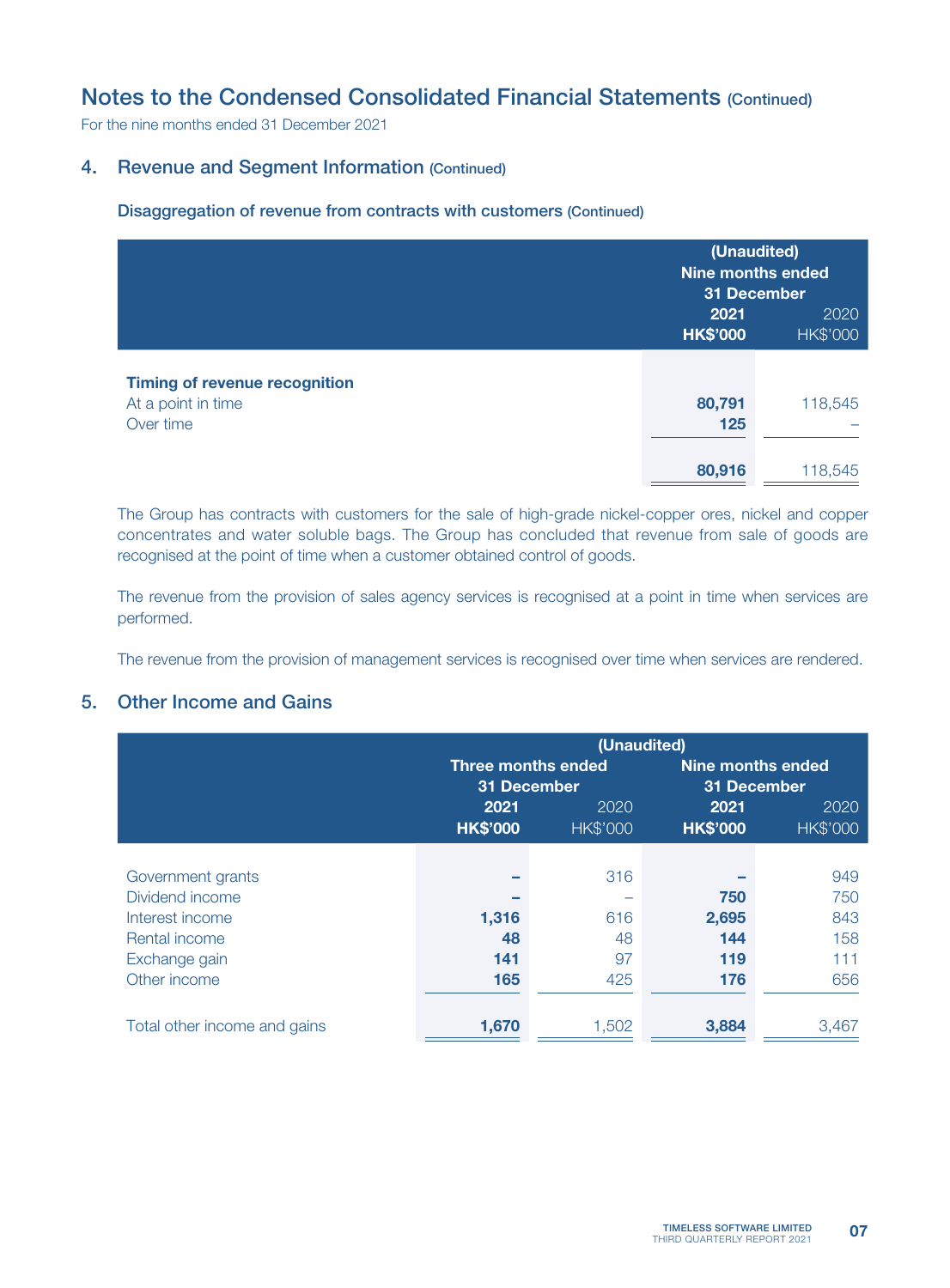For the nine months ended 31 December 2021

## 6. Income Tax (Credit)/Expense

|                                        | (Unaudited)                              |                         |                          |                         |  |
|----------------------------------------|------------------------------------------|-------------------------|--------------------------|-------------------------|--|
|                                        | <b>Three months ended</b><br>31 December |                         | <b>Nine months ended</b> | <b>31 December</b>      |  |
|                                        | 2021<br><b>HK\$'000</b>                  | 2020<br><b>HK\$'000</b> | 2021<br><b>HK\$'000</b>  | 2020<br><b>HK\$'000</b> |  |
|                                        |                                          |                         |                          |                         |  |
| <b>Current tax</b>                     |                                          |                         |                          |                         |  |
| PRC Enterprise Income Tax              |                                          |                         |                          |                         |  |
| - charge for the period                |                                          | 6,019                   | 7,000                    | 12,740                  |  |
| - (over)/under provision in respect of |                                          |                         |                          |                         |  |
| prior periods                          | (3,682)                                  |                         | 27                       | 8                       |  |
| - PRC withholding tax                  |                                          |                         | 1,062                    | 750                     |  |
| <b>Deferred tax</b>                    | 534                                      | (2, 184)                | 20                       | (3,062)                 |  |
|                                        |                                          |                         |                          |                         |  |
|                                        | (3, 148)                                 | 3,835                   | 8,109                    | 10,436                  |  |

No provision for Hong Kong profits tax has been made in the unaudited condensed consolidated financial statements as the Group had no assessable profit arising in or derived from Hong Kong for both periods.

Taxes on profits assessable elsewhere have been calculated at the rates of tax prevailing in the jurisdictions in which the Group operates. Under the Law of the PRC on Enterprise Income Tax (the "EIT Law") and Implementation Regulation of the EIT Law, the tax rate of the PRC subsidiaries is 25% for both periods.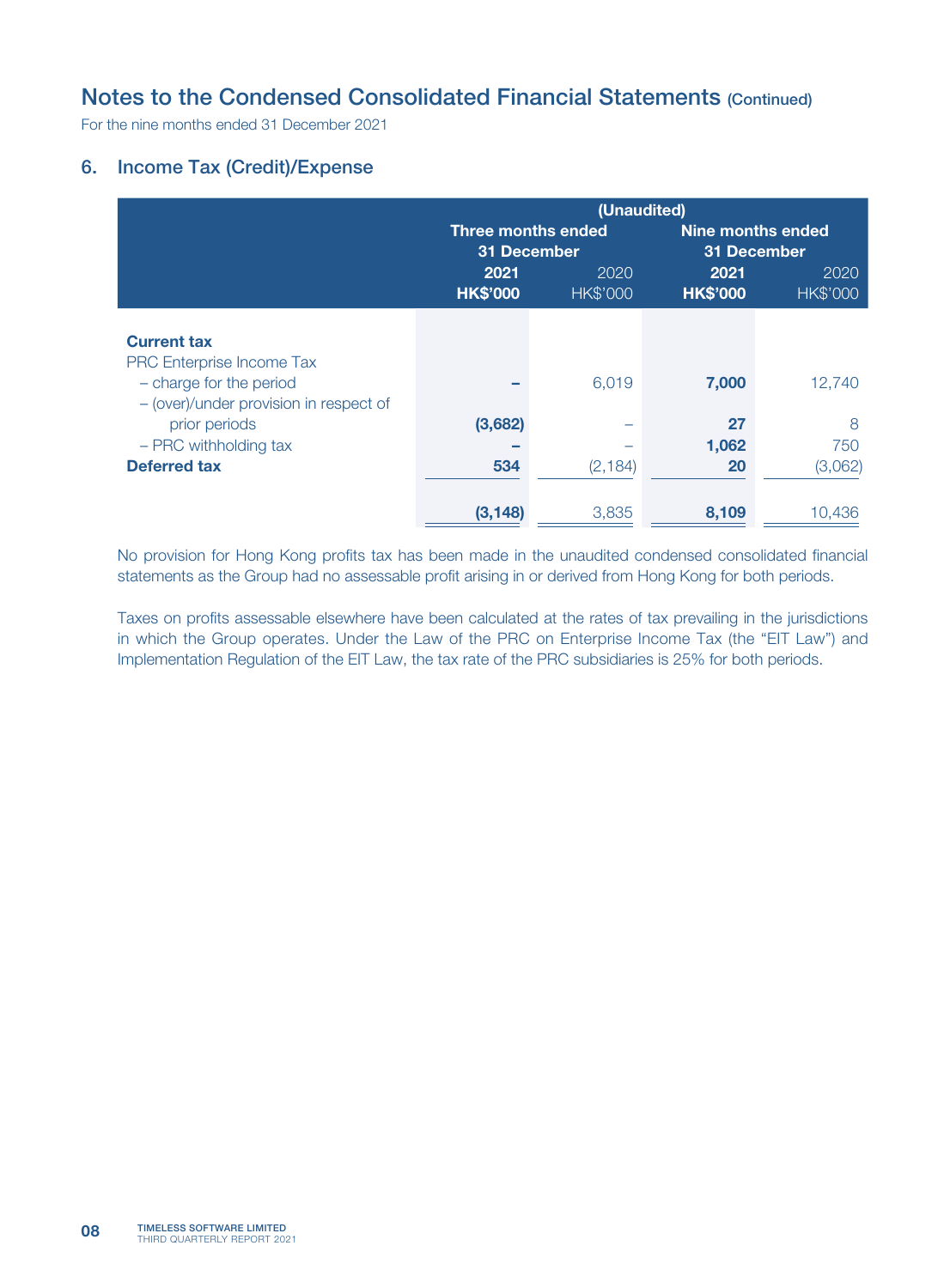For the nine months ended 31 December 2021

### 7. Profit for the Period

Profit for the period has been arrived at after charging/(crediting):

|                                                                             | (Unaudited)                              |                         |                                                |                         |  |  |
|-----------------------------------------------------------------------------|------------------------------------------|-------------------------|------------------------------------------------|-------------------------|--|--|
|                                                                             | <b>Three months ended</b><br>31 December |                         | <b>Nine months ended</b><br><b>31 December</b> |                         |  |  |
|                                                                             | 2021<br><b>HK\$'000</b>                  | 2020<br><b>HK\$'000</b> | 2021<br><b>HK\$'000</b>                        | 2020<br><b>HK\$'000</b> |  |  |
| Employee benefits expense                                                   |                                          |                         |                                                |                         |  |  |
| (including Directors' and chief<br>executive's emoluments)                  | 2,323                                    | 6,558                   | 9,843                                          | 15,257                  |  |  |
| Amount included in the production costs<br>line item                        | (6)                                      | (3,696)                 | (277)                                          | (7, 552)                |  |  |
| Amount included in the staff costs                                          |                                          |                         |                                                |                         |  |  |
| line item                                                                   | 2,317                                    | 2,862                   | 9,566                                          | 7,705                   |  |  |
| Depreciation of property, plant and<br>equipment                            |                                          | 64                      | 322                                            | 396                     |  |  |
| Amortisation of intangible assets                                           |                                          | 12,474                  | 3,699                                          | 18,070                  |  |  |
| <b>Depreciation and amortisation</b>                                        |                                          |                         |                                                |                         |  |  |
| (included in the production costs<br>line item)                             |                                          | 12,538                  | 4,021                                          | 18,466                  |  |  |
| Depreciation of property, plant and                                         |                                          |                         |                                                |                         |  |  |
| equipment<br>Depreciation of right-of-use assets                            | 66<br>258                                | 173<br>112              | 1,056<br>581                                   | 513<br>308              |  |  |
| Amortisation of land rehabilitation costs                                   | 5                                        | 17                      | 251                                            | 46                      |  |  |
| <b>Depreciation and amortisation</b><br>(included in the depreciation and   |                                          |                         |                                                |                         |  |  |
| amortisation line item)                                                     | 329                                      | 302                     | 1,888                                          | 867                     |  |  |
| Gross rental income arising from<br>an investment property                  | (48)                                     | (48)                    | (144)                                          | (158)                   |  |  |
| Less: direct operating expenses incurred<br>for an investment property that |                                          |                         |                                                |                         |  |  |
| generate rental income during<br>the period                                 | 22                                       | 20                      | 62                                             | 55                      |  |  |
| <b>Net rental income</b>                                                    | (26)                                     | (28)                    | (82)                                           | (103)                   |  |  |
| Cost of inventories recognised as                                           |                                          |                         |                                                |                         |  |  |
| an expense<br>Provision for inventories (included in the                    | 164                                      | 31,810                  | 16,352                                         | 63,107                  |  |  |
| production costs line item)<br>Expense relating to short-term leases not    |                                          |                         | 1,823                                          |                         |  |  |
| included in the measurement of lease<br>liabilities                         | 159                                      | 932                     | 411                                            | 2,641                   |  |  |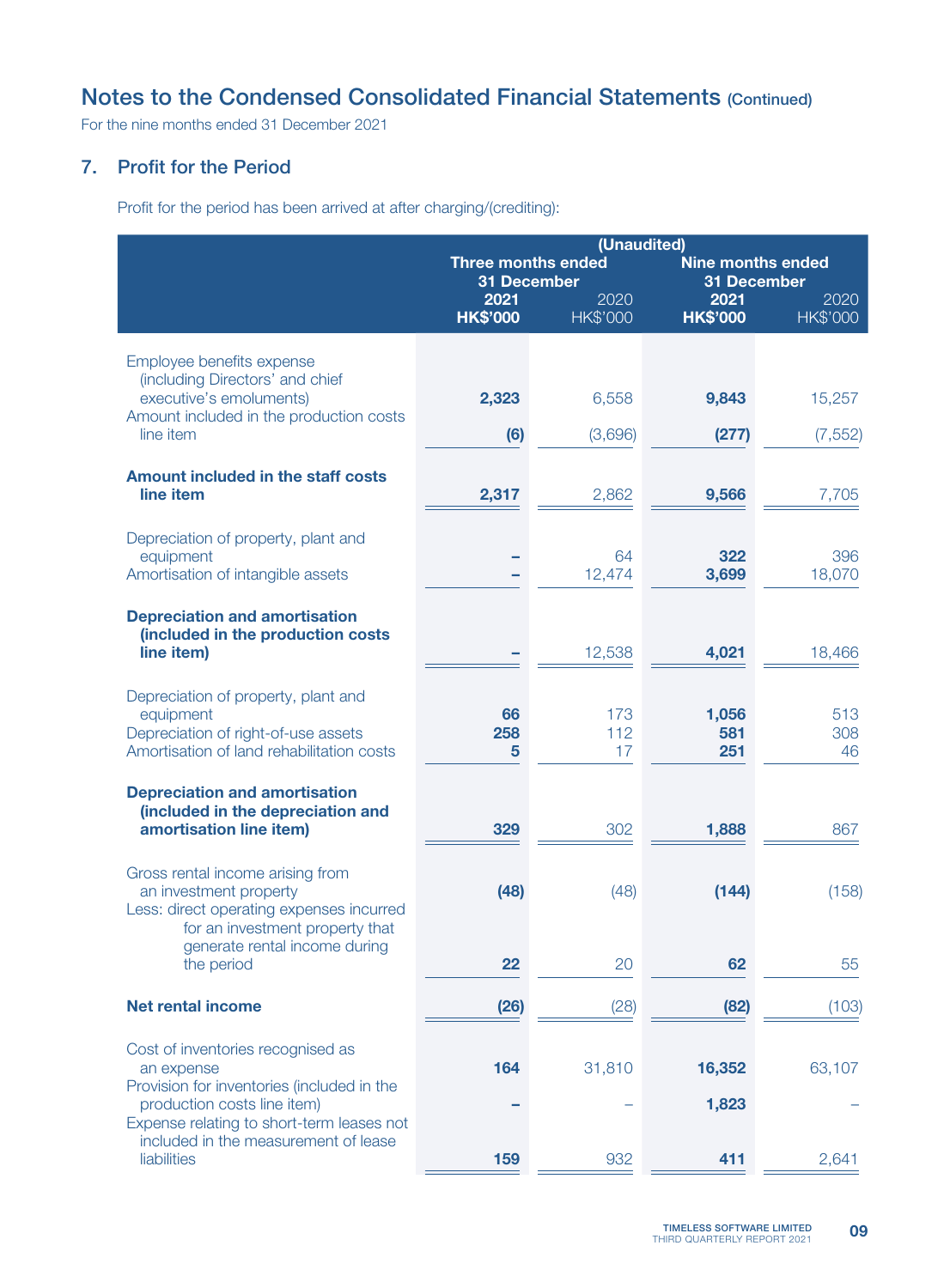For the nine months ended 31 December 2021

## 8. Interim dividend

The Directors do not recommend the payment of an interim dividend for the nine months ended 31 December 2021 (nine months ended 31 December 2020: nil).

### 9. Earnings per Share

The calculation of the basic and diluted earnings per share is based on the following data:

|                                                                                                                                                  | (Unaudited)   |                           |                |                   |  |  |
|--------------------------------------------------------------------------------------------------------------------------------------------------|---------------|---------------------------|----------------|-------------------|--|--|
|                                                                                                                                                  |               | <b>Three months ended</b> |                | Nine months ended |  |  |
|                                                                                                                                                  |               | 31 December               |                | 31 December       |  |  |
|                                                                                                                                                  | 2021          | 2020                      | 2021           | 2020              |  |  |
| <b>Profit:</b><br>Profit for the period attributable<br>to owners of the Company<br>for the purpose of basic and<br>diluted earnings per share   | HK\$6,568,000 | HK\$2,489,000             | HK\$12,646,000 | HK\$5,632,000     |  |  |
| <b>Number of ordinary shares:</b><br>Weighted average number<br>of ordinary shares for the<br>purpose of basic and diluted<br>earnings per share | 2,812,881,803 | 2,812,881,803             | 2,812,881,803  | 2,812,881,803     |  |  |

The computation of diluted earnings per share did not assume the exercise of the Company's outstanding share options since the exercise prices of those options were higher than the average market price of the shares for the three months and the nine months ended 31 December 2021 and 2020.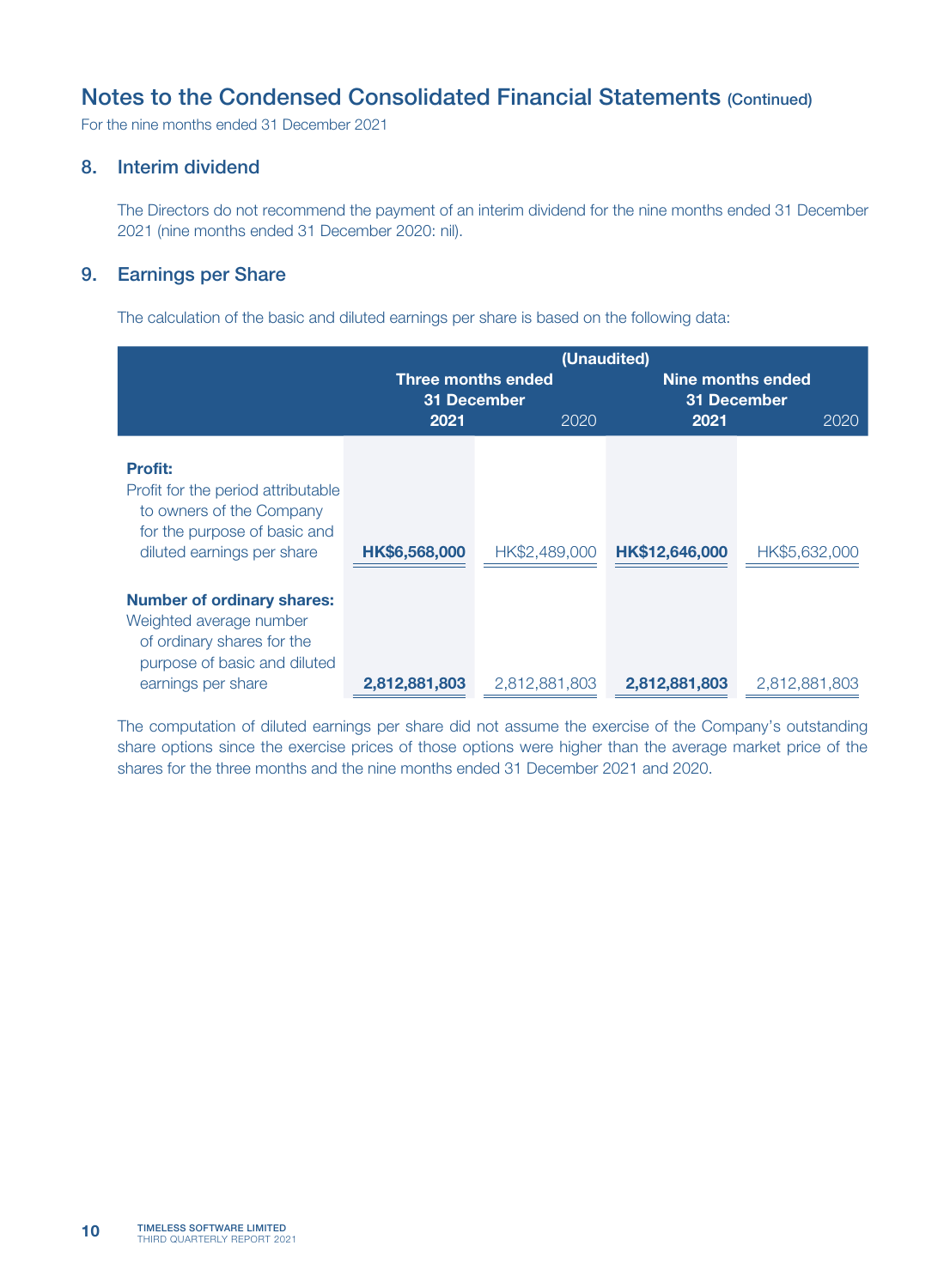For the nine months ended 31 December 2021

### 10. Related Party Transactions

Other than disclosed elsewhere in these unaudited condensed consolidated financial statements, the Group had the following significant transactions with related parties:

|                                                          | (Unaudited)<br><b>Three months ended</b><br><b>31 December</b><br>2021<br>2020<br><b>HK\$'000</b><br><b>HK\$'000</b> |     | (Unaudited)<br><b>Nine months ended</b><br>31 December<br>2021 | 2020            |
|----------------------------------------------------------|----------------------------------------------------------------------------------------------------------------------|-----|----------------------------------------------------------------|-----------------|
|                                                          |                                                                                                                      |     | <b>HK\$'000</b>                                                | <b>HK\$'000</b> |
| Rental and share of office expenses paid                 |                                                                                                                      |     |                                                                |                 |
| to related companies (Note i)                            | 186                                                                                                                  | 306 | 487                                                            | 635             |
| Loan interest paid to related companies<br>(Note ii)     | 171                                                                                                                  | 171 | 509                                                            | 509             |
| Purchase of goods from a related<br>company (Note iii)   |                                                                                                                      | 14  |                                                                | 14              |
| Management fee income from an                            |                                                                                                                      |     |                                                                |                 |
| associate (Note iv)                                      |                                                                                                                      | 75  | 125                                                            | 225             |
| Recharge of consultancy fee to an<br>associate (Note iv) |                                                                                                                      |     |                                                                | 20              |
| Exploration expenses paid to a related                   |                                                                                                                      |     |                                                                |                 |
| company (Note v)                                         | 1,644                                                                                                                |     | 1,644                                                          |                 |

Notes:

- (i) Rental and share of office expenses in respect of the leasing of office premises were paid to related companies which are beneficially owned by Mr. Felipe Tan ("Mr. Tan"), an executive Director of the Company, at terms mutually agreed by both parties.
- (ii) Interest expenses in respect of loans with interest rate at 4.5% per annum were paid to related companies which are beneficially owned by Mr. Tan.
- (iii) In prior period, goods were purchased from a related company, in which Mr. Tan had equity interest more than 20%, at terms mutually agreed by both parties.
- (iv) Management fee income and recharge of consultancy fee were received from an associate, in which the Company owned a 22.53% equity interest, at terms mutually agreed by both parties.
- (v) Exploration expenses were paid to a related company, which is the non-controlling shareholder of a subsidiary of the Company, at terms mutually agreed by both parties.

#### Compensation of key management personnel

The key management personnel are the Directors of the Company. Details of their remuneration during the current period are set out as follows:

|                              | 31 December     | (Unaudited)<br>Three months ended | (Unaudited)<br><b>Nine months ended</b><br><b>31 December</b> |                 |  |
|------------------------------|-----------------|-----------------------------------|---------------------------------------------------------------|-----------------|--|
|                              | 2021            | 2020                              | 2021                                                          | 2020            |  |
|                              | <b>HK\$'000</b> | <b>HK\$'000</b>                   | <b>HK\$'000</b>                                               | <b>HK\$'000</b> |  |
| Short-term employee benefits | 325             | 656                               | 1,485                                                         | 1,835           |  |
| Post-employment benefits     |                 | 17                                | 19                                                            | 53              |  |
|                              | 326             | 673                               | 1,504                                                         | .888            |  |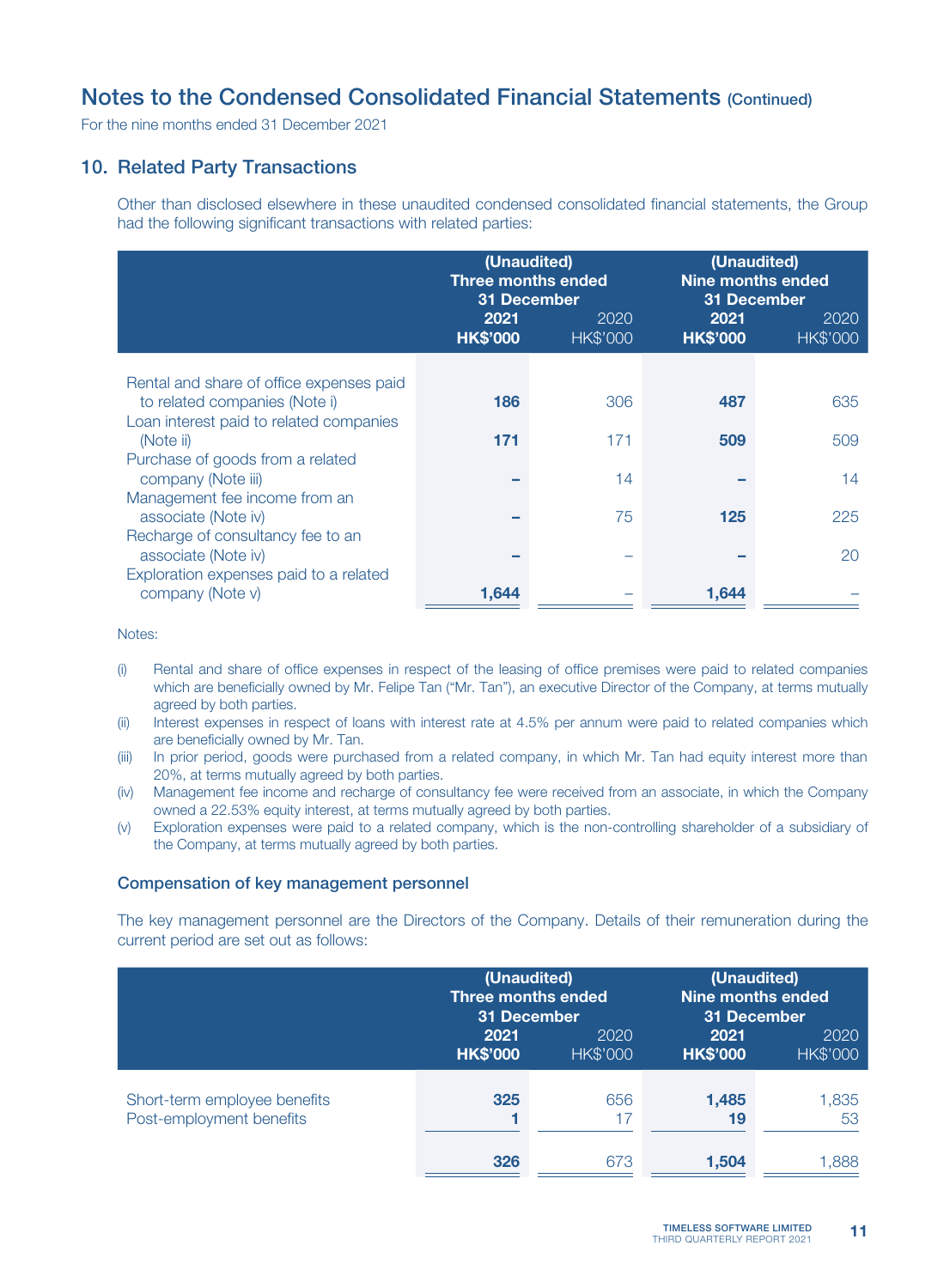# Management Discussion and Analysis

### About the Group

The Group is principally engaged in two business segments, namely (i) the Mining Business; and (ii) the Other Business.

#### Business Review

#### Mining Business

The Mining Business primarily comprises of exploration, development and exploitation of a nickel-copper mine in the PRC. For the nine months ended 31 December 2021, the Group sold high grade nickel-copper ores as its major products under the Mining Business.

The Group recorded an increase in gross profit for the nine months ended 31 December 2021 due to the rising trend of nickel market price and the increase in average grading of high grade nickel-copper ores which lowered the processing cost. As the mineral resources of phase one of the Baishiquan Nickel-copper Mine was exhausted and all the remaining inventory had been sold in August 2021, there was no revenue from the Mining Business subsequently. The Group continued with the preparation work for the renewal of the mining license which will be expired in September 2022. For the phase two mining zone of the Baishiquan Nickel-copper Mine, we have engaged qualified professionals to prepare the supplementary detailed report with exploration work began in October 2021. For the nine months ended 31 December 2021, we have incurred approximately HK\$1.6 million (nine months ended 31 December 2020: nil) for drilling 8 surface holes of approximately 2,342 meters. In addition, the Group also paid mining royalties of approximately HK\$12.3 million for the Baishiquan Nickel-copper Mine.

For the nine months ended 31 December 2021, turnover from the sales of high-grade nickel-copper ores amounted to approximately HK\$80.6 million (nine months ended 31 December 2020: HK\$59.1 million), representing the sales of 18,046 tonnes (nine months ended 31 December 2020: 18,736 tonnes) of high-grade nickel-copper ores. For the nine months ended 31 December 2020, the Group also sold 10,661 tonnes and 806 tonnes of nickel concentrates and copper concentrates, generating revenue of approximately HK\$49.4 million and HK\$9.7 million, respectively.

In consideration of the nature and future use, obsolete items of inventories with an aggregate carrying amount of HK\$1.8 million were written off for the nine months ended 31 December 2021.

#### **Other Business**

Other Business comprised of research, development and sale agency of bio and nano materials products as well as investments in startup fund, software maintenance and development services. For the nine months ended 31 December 2021, there was segment revenue of approximately HK\$0.4 million (nine months ended 31 December 2020: HK\$0.3 million) from Other Business and the segment profit was approximately HK\$0.2 million (nine months ended 31 December 2020: HK\$0.6 million). The segment profit was mainly contributed by the service fee income of HK\$0.2 million from the provision of sales agency services for bio and nano materials products.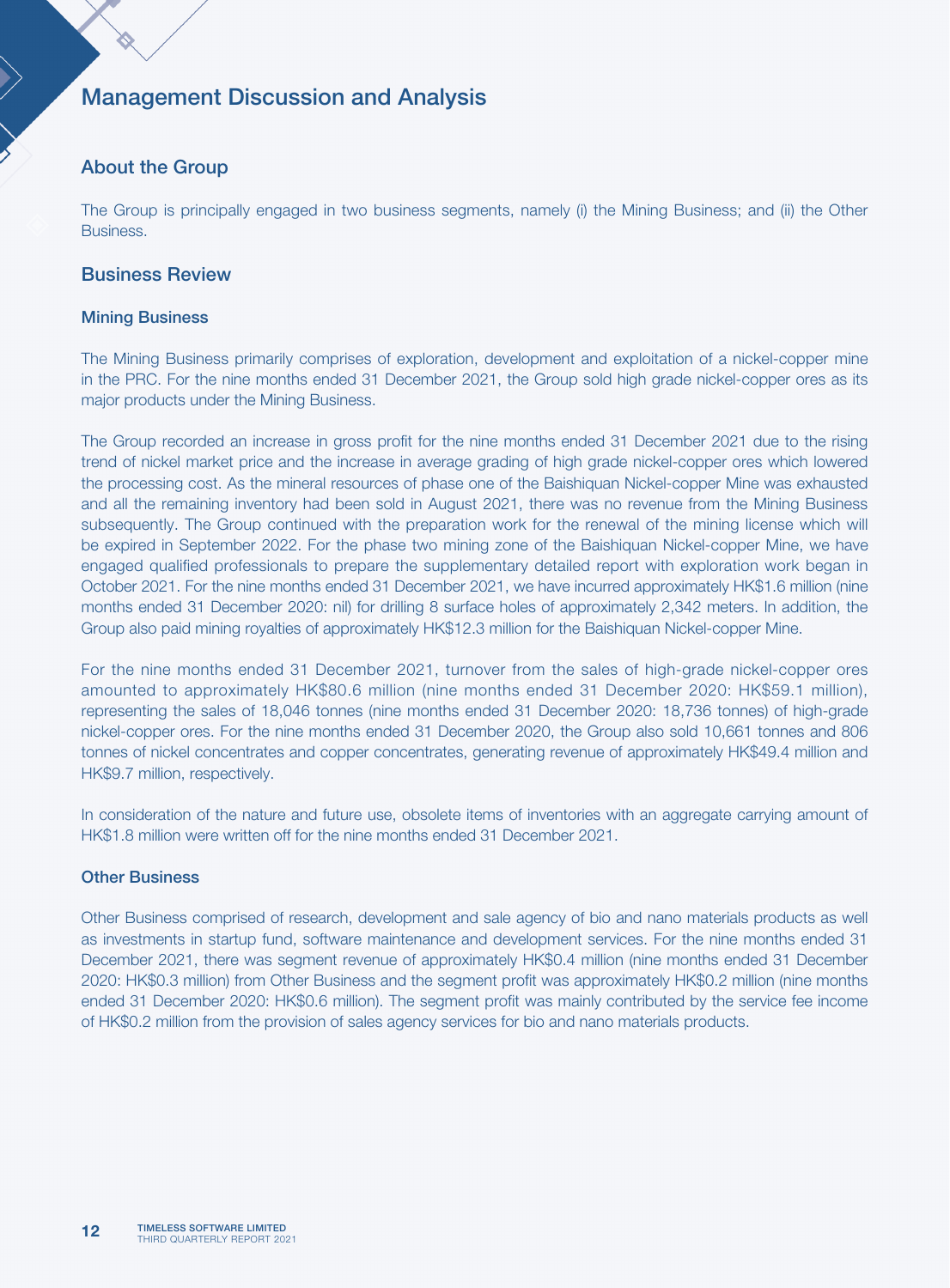# Management Discussion and Analysis (Continued)

### Business Review (Continued)

#### Interest in Associates

On 18 October 2021, an independent third party ("the Subscriber") subscribed for 12,470 shares of CGA Holdings Limited ("CGA Holdings") with the subscription price payable in cash to provide funding for the proposed listing of CGA Holdings on an overseas stock exchange (the "Subscription"). Immediately after the Subscription, the issued shares of CGA Holdings increased from 12,980 shares to 25,450 shares, among which 12,470 shares are owned by the Subscriber, 9,090 shares are owned by Bloom Explorer, and 3,890 shares are owned by the Group, representing approximately 49.00%, 35.72% and 15.28% of the issued shares of CGA Holdings respectively. Accordingly, CGA Holdings ceased to be an associate of the Group and was accounted for as financial assets at fair value through profit or loss. The Group recorded a gain on partial disposal of an associate of approximately HK\$7.3 million upon completion of the Subscription. In the event that the listing shall be unsuccessful for any reason whatsoever by 18 April 2023, the Subscriber shall transfer all its shareholding in CGA Holdings to Bloom Explorer and the Group at a consideration of HK\$1 so as CGA Holdings shall be owned as to approximately 70.03% by Bloom Explorer and as to approximately 29.97% by the Group. Further details of the Subscription are set out in the Company's announcement dated 18 October 2021.

Pursuant to the subscription agreement dated 16 May 2018, the three founders of CGA Holdings (the "CGA Guarantors") guaranteed to the Group that the net profit after tax of CGA Group as shown in the audited consolidated financial statements of CGA Holdings for the years ended 31 March 2020 and 31 March 2021 shall not be in aggregate less than HK\$32,000,000 (the "Guaranteed Profit"). As the Guaranteed Profit are not fulfilled, the CGA Guarantors are required to pay to the Group a compensation of HK\$9,142,400 ("Profit Guarantee Compensation"). On 30 June 2021, the Group and the CGA Guarantors entered into a deed of settlement ("Deed of Settlement") in relation to the Profit Guarantee Compensation. The CGA Guarantors jointly and severally undertake to pay to the Group (a) HK\$1,000,000 upon the execution of the Deed of Settlement; (b) HK\$8,142,400 on or before 30 June 2023 or such earlier date as may be requested by the Group; and (c) a further sum accruing at the rate of 5% per annum on the outstanding amount payable by the CGA Guarantors under (b) above, calculated on the actual number of days elapsed from the date of the Deed of Settlement and up to the date of payment of such outstanding amount on the basis of a 365 day year, on the date of payment of such outstanding amount. As security for the due and punctual performance of the obligations of the CGA Guarantors under the Deed of Settlement, Bloom Explorer Limited ("Bloom Explorer") which is wholly owned by the CGA Guarantors executed in favour of the Group a share charge in respect of 9,090 shares of CGA Holdings owned by it.

As at 31 December 2021, the Group owned 22.53% equity interests in Nano Bubble Limited which is mainly engaged in research and development for hygienic and sanitisation products, and the related solutions using the nano-ozone technology. The hydroponic machine is used for aquaculture and agriculture to enrich oxygen level in fish and vegetable cultivation media. Both the industrial hydroponic machine and nano bubble generator for domestic use are under fine tuning and expected to be released in 2022.

For the nine months ended 31 December 2021, the Group recorded share of profit of associates of approximately HK\$0.4 million (nine months ended 31 December 2020: HK\$1.3 million) which mainly derived from cash rebate of HK\$0.6 million and HK\$0.9 million received by Nano Bubble Limited and Nano Energy Limited, respectively from the Innovation and Technology Commission. Share of profit of associates in the prior period mainly derived from the CGA Group's profit arising from its disposal gain of subsidiaries related to the e-sports stadium.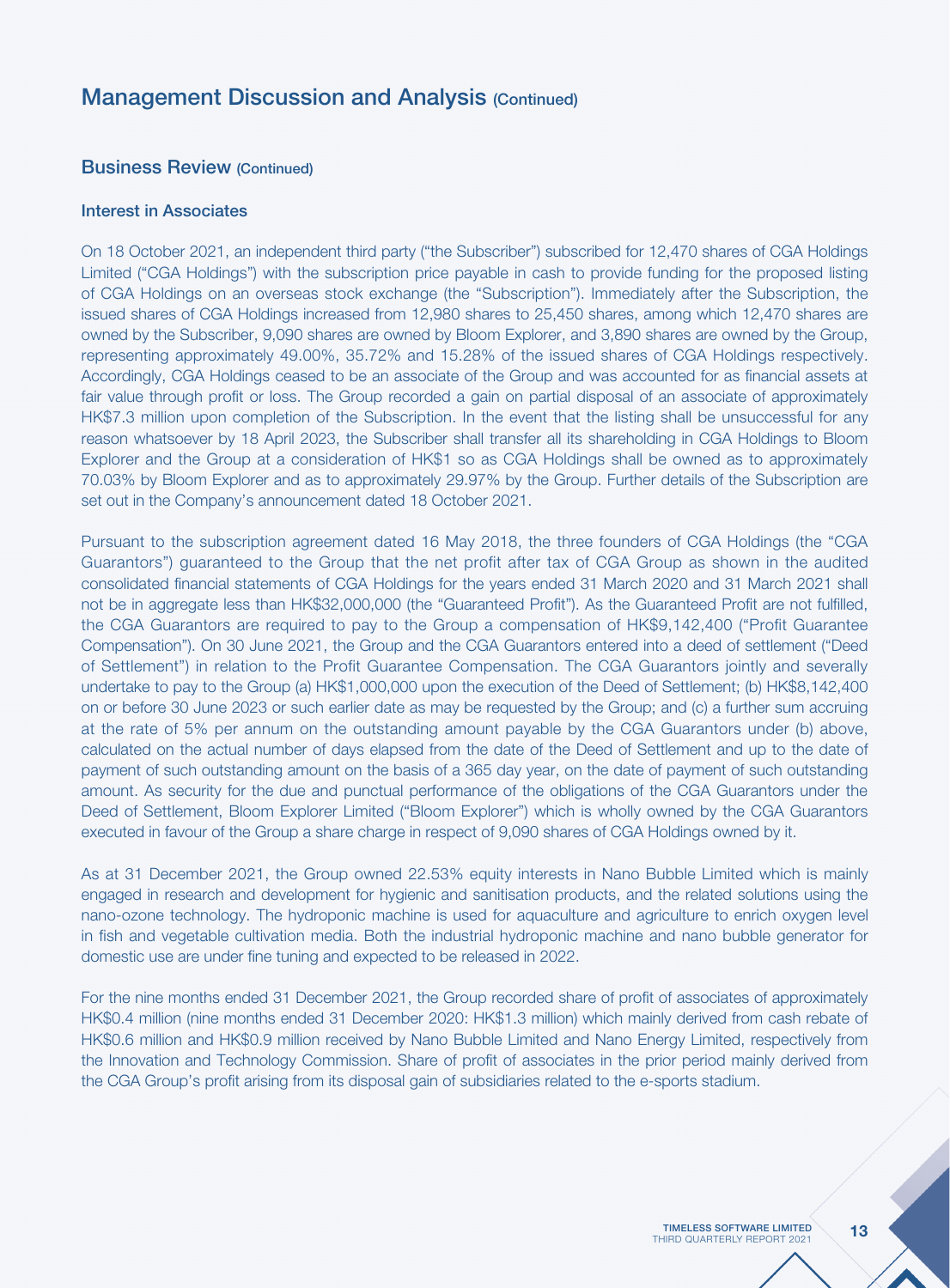# Management Discussion and Analysis (Continued)

### Business Review (Continued)

#### **Outlook**

In view of the rapidly worsening global epidemic situation due to the Omicron variant, 2022 continued to be year of challenge.

For the Mining Business, strong demand from both the stainless steel and battery market drove nickel price up and kept it at high level during this quarter. We are optimistic about the long-term outlook for nickel. Anticipated deficits in nickel supply and energy transition drove us to speed up the pace of the development of phase two zone of the Baishiquan Nickel-copper Mine. Our primary goal in the coming year is to complete and obtain the related government approval on our reserve report and the detailed exploration report. The Group will commence the feasibility study after the approval of the regulatory authority is obtained.

As there will be no revenue from the sale of nickel-copper products in the coming year, the Group scheduled to have metals trading in order to build a more durable source of revenue. In addition, we will further strengthen our existing business by allocating more resources to promote the sale agency and biodegradable material project as well as diversify our investment to acquire more potential projects so as to maintain a healthy financial position and financial performance.

#### Other Investments

The Group owned 600,000 ordinary shares of Dragon Silver, representing approximately 8.86% of its issued share capital, at an investment cost of HK\$7,800,000. Dragon Silver is a company incorporated in Hong Kong principally engaged in trading, production, processing and investment in precious metals and nonferrous metals and related products.

Pursuant to the subscription agreement dated 29 December 2017 (as amended and supplemented by the supplemental agreement dated 24 April 2020), the founder of Dragon Silver (the "DS Guarantor") irrevocably guaranteed to the Group that the amount of dividends declared and paid by Dragon Silver for each of the financial years ending from 30 June 2018 to 2022 (the "DS Relevant Years") shall not be less than HK\$1.25 per share ("DS Guaranteed Dividends"). If the actual dividend paid by Dragon Silver for the DS Relevant Year is less than the DS Guaranteed Dividends, the DS Guarantor shall compensate the Group for the shortfall ("DS Dividend Compensation Amount").

The DS Guarantor also irrevocably guaranteed to the Group that the profit for each of the DS Relevant Years shall not be less than HK\$15,000,000 ("DS Profit Guarantee"). The Group and the DS Guarantor entered into a supplemental agreement on 24 April 2020 to waive the DS Profit Guarantee for the two financial years ending 30 June 2020 and 2021 and the DS Guarantor agreed to extend the DS Profit Guarantee for three additional financial years ending 30 June 2023, 2024 and 2025.

As at 30 September 2021, being the dividend payment deadline for the financial year ended 30 June 2021 ("FY2021") of Dragon Silver, Dragon Silver has not declared and paid any dividend to the Group. On 8 October 2021, the DS Guarantor paid to the Group the DS Dividend Compensation Amount for FY2021 of HK\$750,000. As such, the Board (including the independent non-executive Directors) considered that the obligation of the DS Guarantor in respect of the DS Guaranteed Dividend for FY2021 has been fulfilled.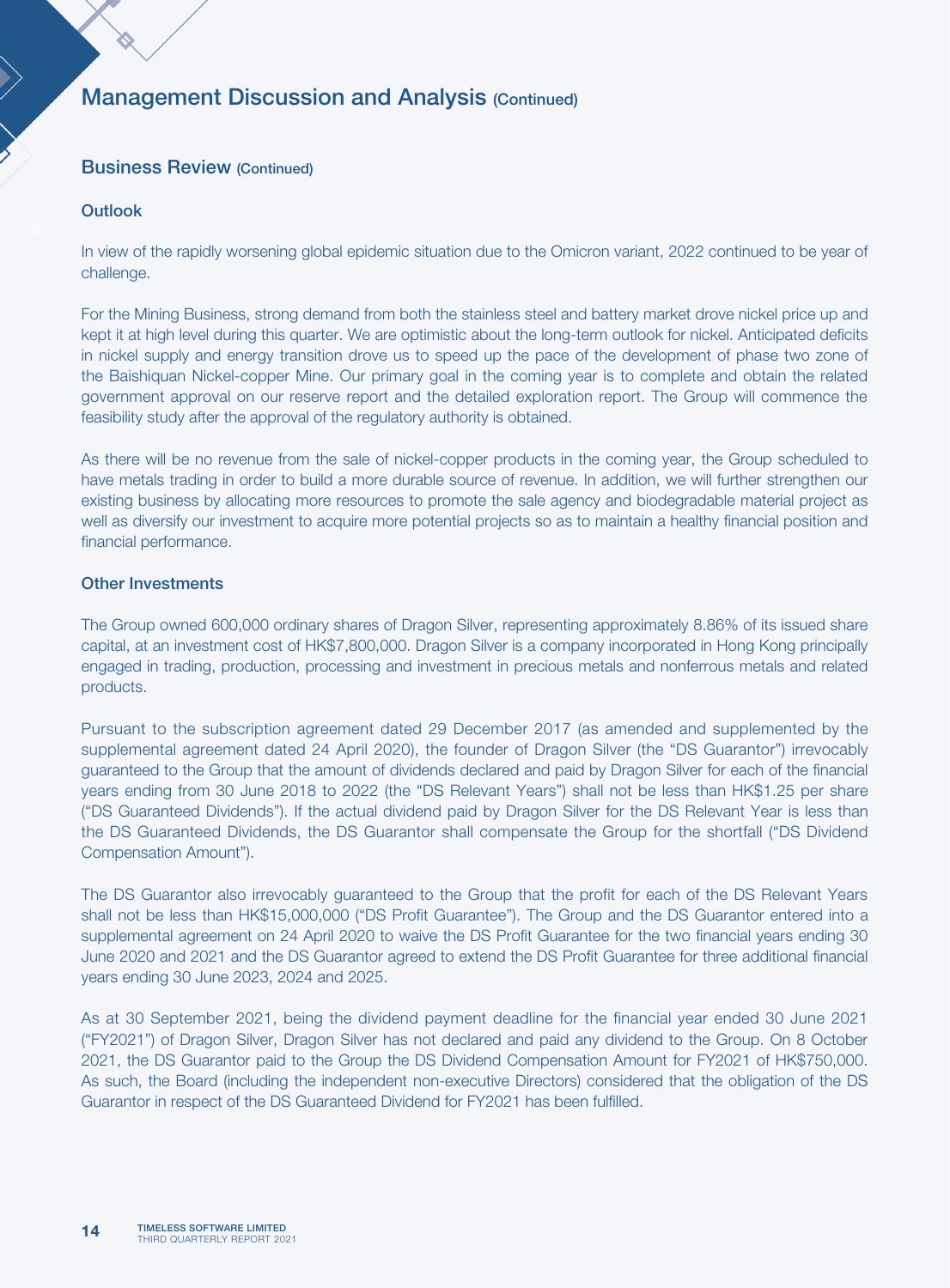# Management Discussion and Analysis (Continued)

#### Business Review (Continued)

#### Other Investments (Continued)

Pursuant to the put option deed dated 29 December 2017, the DS Guarantor has granted to the Group the put option to sell all the 600,000 shares to him at the consideration of HK\$7,800,000 within the period from 29 December 2021 to 28 December 2022.

#### Financial Performance Review

For the nine months ended 31 December 2021, the Group recorded turnover of approximately HK\$80.9 million (nine months ended 31 December 2020: HK\$118.5 million), representing a decrease of 32% as compared with the prior period. Turnover from the Mining Business and the Other Business amounted to HK\$80.6 million (nine months ended 31 December 2020: HK\$118.2 million) and HK\$0.4 million (nine months ended 31 December 2020: HK\$0.3 million), respectively. The decrease in turnover from the Mining Business was due to the decrease in sales quantity of nickel-copper products while the increase in turnover from the Other Business was attributable to the increase in sales agency services rendered during the period.

For the period under review, the Group's Mining Business and Other Business recorded segment profit of HK\$45.4 million (nine months ended 31 December 2020: HK\$40.6 million) and HK\$0.2 million (nine months ended 31 December 2020: HK\$0.6 million), respectively. The increase in segment profit for the Mining Business by 12% was due to the increase in average selling price as well increase in average grading of the high-grade nickel-copper ores which lowered the average cost while the decrease in segment profit for the Other Business by 67% was due to a one-off cash rebate for research and development of HK\$0.3 million received in the prior period.

Other income and gains of approximately HK\$3.9 million for the period under review (nine months ended 31 December 2020: HK\$3.5 million) mainly represented interest income, dividend income and rental income. The increase by 11% was due to the increase in interest income generated from the increased average cash and bank balance.

For the nine months ended 31 December 2021, the Group reported share of profit of associates of approximately HK\$0.4 million (nine months ended 31 December 2020: HK\$1.3 million). The decrease in share of profit of associates was mainly due to the recognition of a gain on disposal of subsidiaries in the profit of CGA Group in the prior period.

For the nine months ended 31 December 2021, profit for the period was approximately HK\$42.6 million (nine months ended 31 December 2020: HK\$28.5 million), representing an increase by 49% as compared to the corresponding period in 2020. The increase in profit was mainly contributed by the increased segment profit from the Mining Business.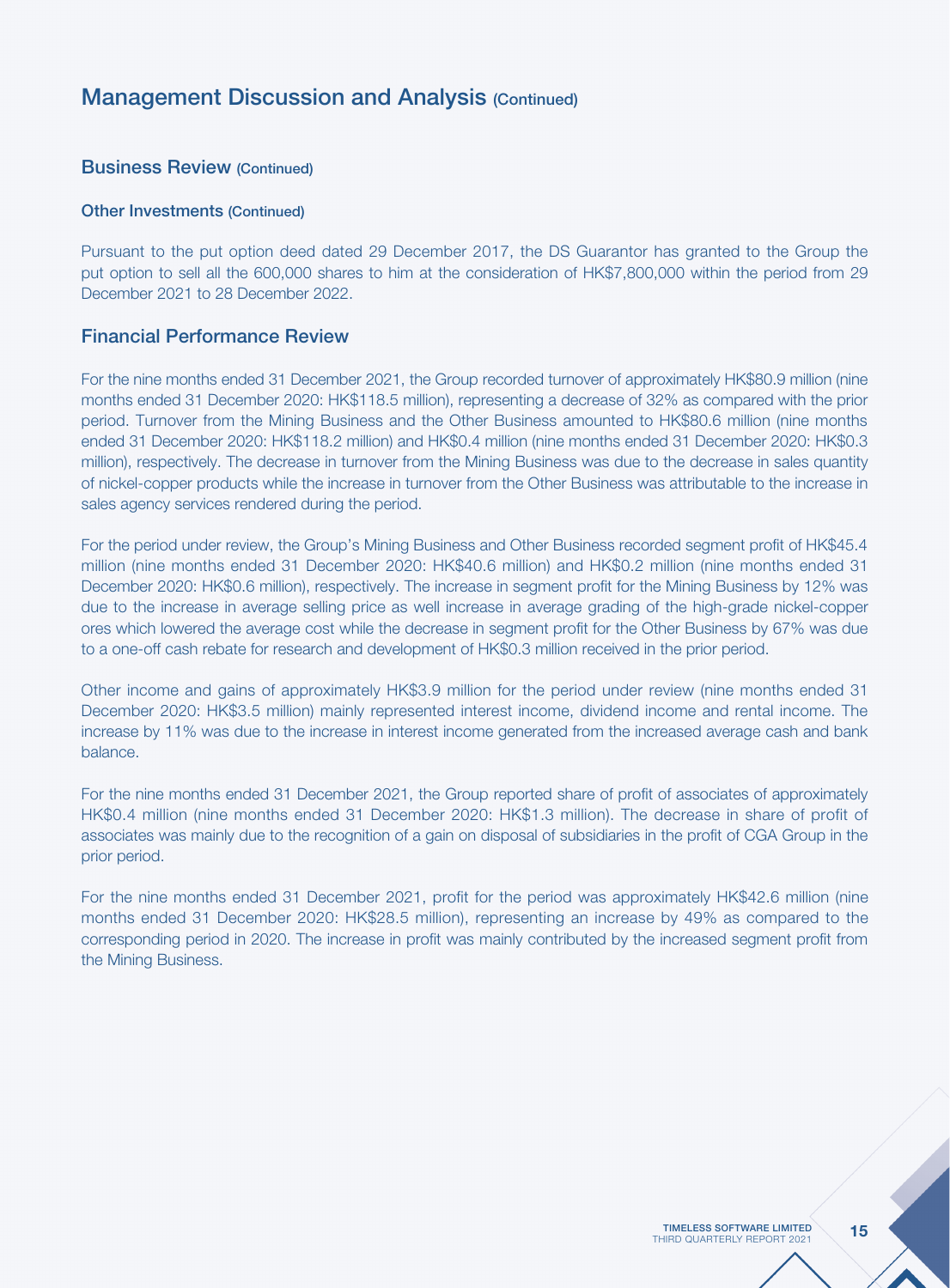# Other Information

### Directors' and Chief Executive's Interests and Short Positions in Shares and Underlying Shares of the Company

At 31 December 2021, the interests and short positions of the Directors and the chief executive of the Company and their associates in the shares, underlying shares or debentures of the Company and its associated corporations, as recorded in the register maintained by the Company pursuant to Section 352 of the Securities and Futures Ordinance ("SFO"), or otherwise notified to the Company and the Stock Exchange pursuant to Rule 5.46 of the GEM Listing Rules, were as follows:

#### Long positions

#### (a) Interests in the shares of the Company

|                                                      | <b>Number of ordinary shares</b><br>held in the capacity of |                                  |                                  |                               |
|------------------------------------------------------|-------------------------------------------------------------|----------------------------------|----------------------------------|-------------------------------|
| <b>Name of Directors</b>                             | <b>Beneficial</b><br>owner                                  | <b>Controlled</b><br>corporation | <b>Total number</b><br>of shares | Percentage of<br>shareholding |
| <b>Executive Director</b>                            |                                                             |                                  |                                  |                               |
| <b>Felipe TAN</b>                                    | 159,128,000                                                 | 678,074,400*                     | 837,202,400                      | 29.76%                        |
| <b>Independent Non-Executive</b><br><b>Directors</b> |                                                             |                                  |                                  |                               |
| <b>CHAN Choi Ling</b><br>LAM Kwai Yan                | 1,200,000<br>1,200,000                                      |                                  | 1.200.000<br>1,200,000           | 0.04%<br>0.04%                |

The shares were held by Starmax Holdings Limited ("Starmax") which is beneficially owned by Mr. Felipe Tan. By virtue of the SFO, Mr. Felipe Tan is deemed to have interests in the shares held by Starmax.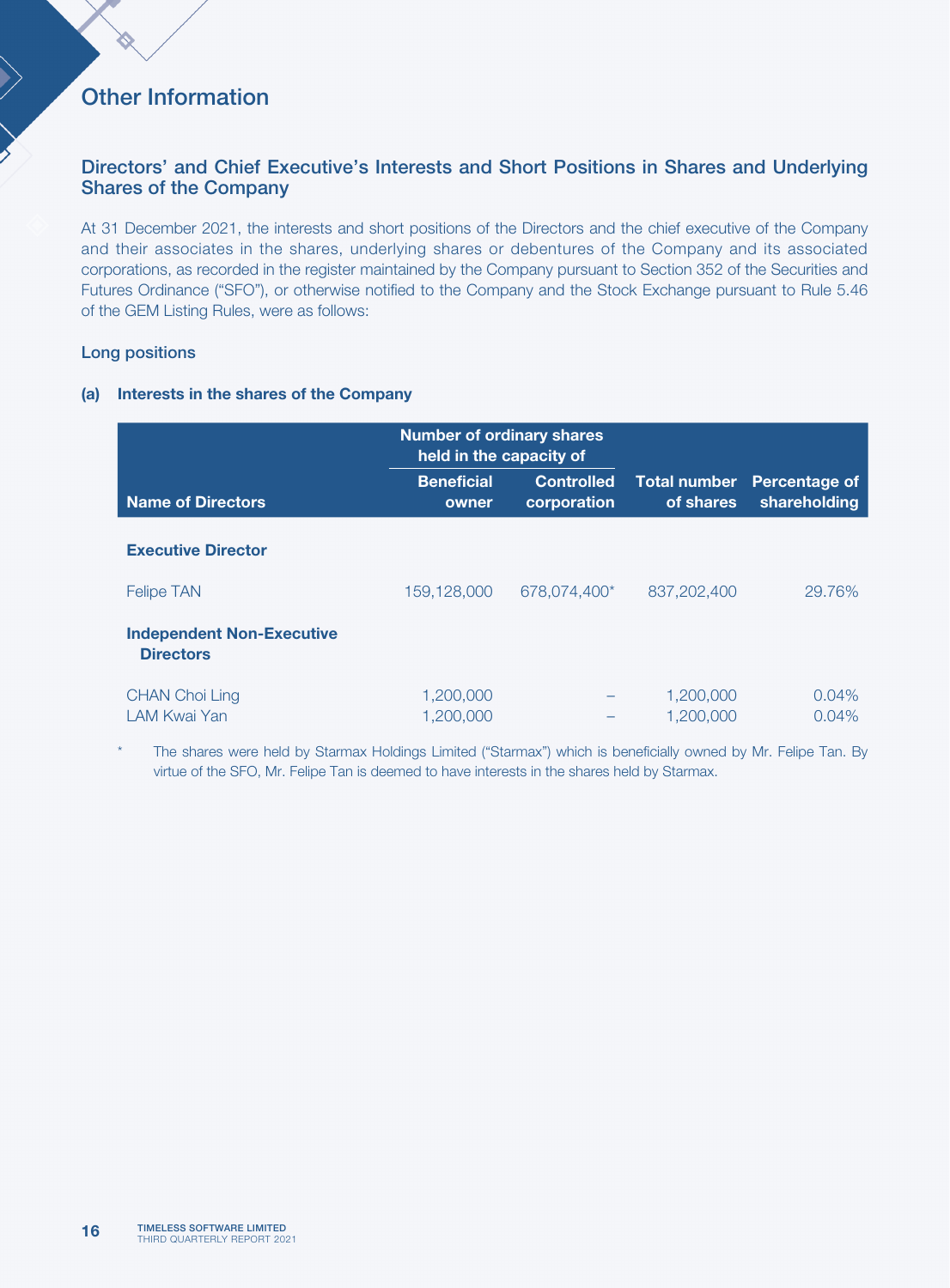# Directors' and Chief Executive's Interests and Short Positions in Shares and Underlying Shares of the Company (Continued)

## Long positions (Continued)

#### (b) Interests in shares of associated corporation of the Company

| <b>Name of</b><br><b>Director</b> | <b>Name of associated</b><br>corporation                                                  | <b>Capacity</b>                       | <b>Number of</b><br>shares/<br>registered<br>capital | Percentage of<br>interest in the<br>registered<br>capital of the<br>associated<br>corporation |
|-----------------------------------|-------------------------------------------------------------------------------------------|---------------------------------------|------------------------------------------------------|-----------------------------------------------------------------------------------------------|
| <b>Felipe TAN</b>                 | Goffers Management<br>Limited                                                             | Interest of controlled<br>corporation | 200                                                  | 49%                                                                                           |
|                                   | Goffers Resources Limited                                                                 | Interest of controlled<br>corporation | 1,000                                                | 100%                                                                                          |
|                                   | Kangshun HK Limited                                                                       | Interest of controlled<br>corporation | 1,000                                                | 100%                                                                                          |
|                                   | 新疆天目礦業資源開發<br>有限公司<br>Xinjiang Tianmu Mineral<br><b>Resources Development</b><br>Co. Ltd. | Interest of controlled<br>corporation | RMB36,000,000                                        | 51%                                                                                           |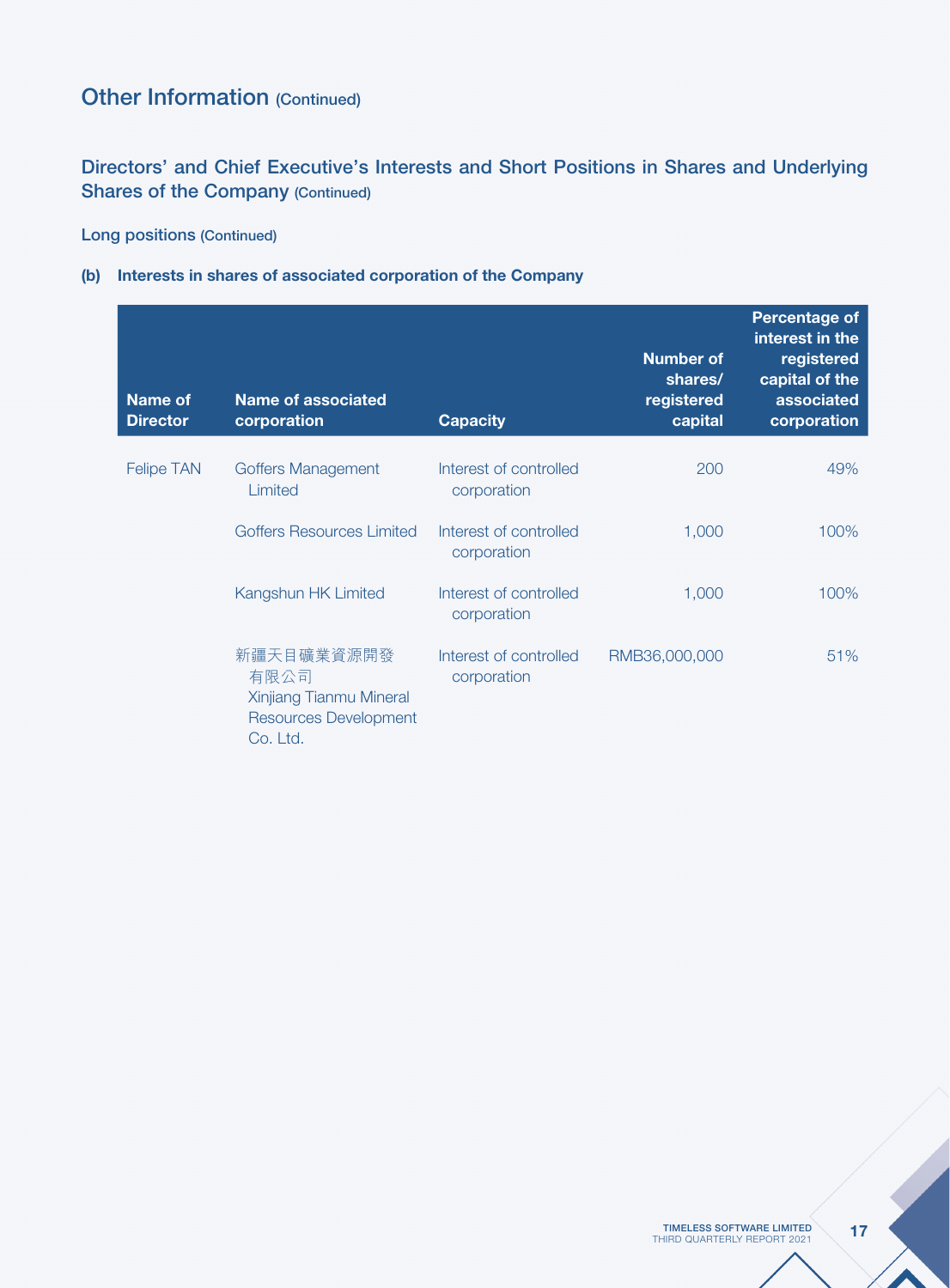Directors' and Chief Executive's Interests and Short Positions in Shares and Underlying Shares of the Company (Continued)

#### Long positions (Continued)

#### (c) Options to subscribe for ordinary shares of the Company

Particulars of the Directors' interests in share options to subscribe for shares in the Company pursuant to the Company's 2013 Share Option Scheme were as follows:

|                                            |            |                                   |                       | Number of share options and underlying shares |                  |                                            |            |
|--------------------------------------------|------------|-----------------------------------|-----------------------|-----------------------------------------------|------------------|--------------------------------------------|------------|
|                                            |            | <b>Vesting and</b><br>exercisable | <b>Exercise price</b> | <b>Outstanding at</b>                         |                  | During the period<br><b>Outstanding at</b> |            |
| Name of Directors Date of grant            |            | period                            | per share<br>HK\$     | 01.04.2021                                    | <b>Cancelled</b> | Lapsed                                     | 31.12.2021 |
| <b>Executive Directors</b>                 |            |                                   |                       |                                               |                  |                                            |            |
| Felipe TAN                                 | 02.03.2017 | 02.03.2017-<br>01.03.2027         | 0.1080                | 2,000,000                                     |                  |                                            | 2,000,000  |
| <b>LAU Yun Fong</b><br>Carman*             | 03.10.2013 | 03.10.2013-<br>02.10.2023         | 0.1435                | 2,075,676                                     |                  | (2,075,676)                                |            |
|                                            | 17.02.2014 | 17.02.2014-<br>16.02.2024         | 0.1329                | 415,135                                       |                  | (415, 135)                                 |            |
|                                            | 02.03.2017 | 02.03.2017-<br>01.03.2027         | 0.1080                | 1,000,000                                     |                  | (1,000,000)                                |            |
| <b>Ronald TAN</b>                          | 02.03.2017 | 02.03.2017-<br>01.03.2027         | 0.1080                | 2,000,000                                     |                  |                                            | 2,000,000  |
| <b>Independent Non-Executive Directors</b> |            |                                   |                       |                                               |                  |                                            |            |
| <b>CHAN Choi Ling</b>                      | 02.03.2017 | 02.03.2017-<br>01.03.2027         | 0.1080                | 1,000,000                                     |                  |                                            | 1,000,000  |
| <b>LAM Kwai Yan</b>                        | 02.03.2017 | 02.03.2017-<br>01.03.2027         | 0.1080                | 1,000,000                                     |                  |                                            | 1,000,000  |
| <b>TSANG Wai Chun</b><br>Marianna          | 02.03.2017 | 02.03.2017-<br>01.03.2027         | 0.1080                | 1,000,000                                     |                  |                                            | 1,000,000  |
|                                            |            |                                   |                       | 10,490,811                                    |                  | (3,490,811)                                | 7,000,000  |

\* Ms. Lau Yun Fong Carman resigned as an executive Director of the Company on 31 August 2021.

Notes:

- 1. No share options have been granted under the share option schemes during the nine months ended 31 December 2021 (2020: nil).
- 2. No share options granted under the share option schemes were exercised during the nine months ended 31 December 2021 (2020: nil).
- TIMELESS SOFTWARE LIMITED **18 TIMELESS SOFTWARE LIMITED**<br>THIRD QUARTERLY REPORT 2021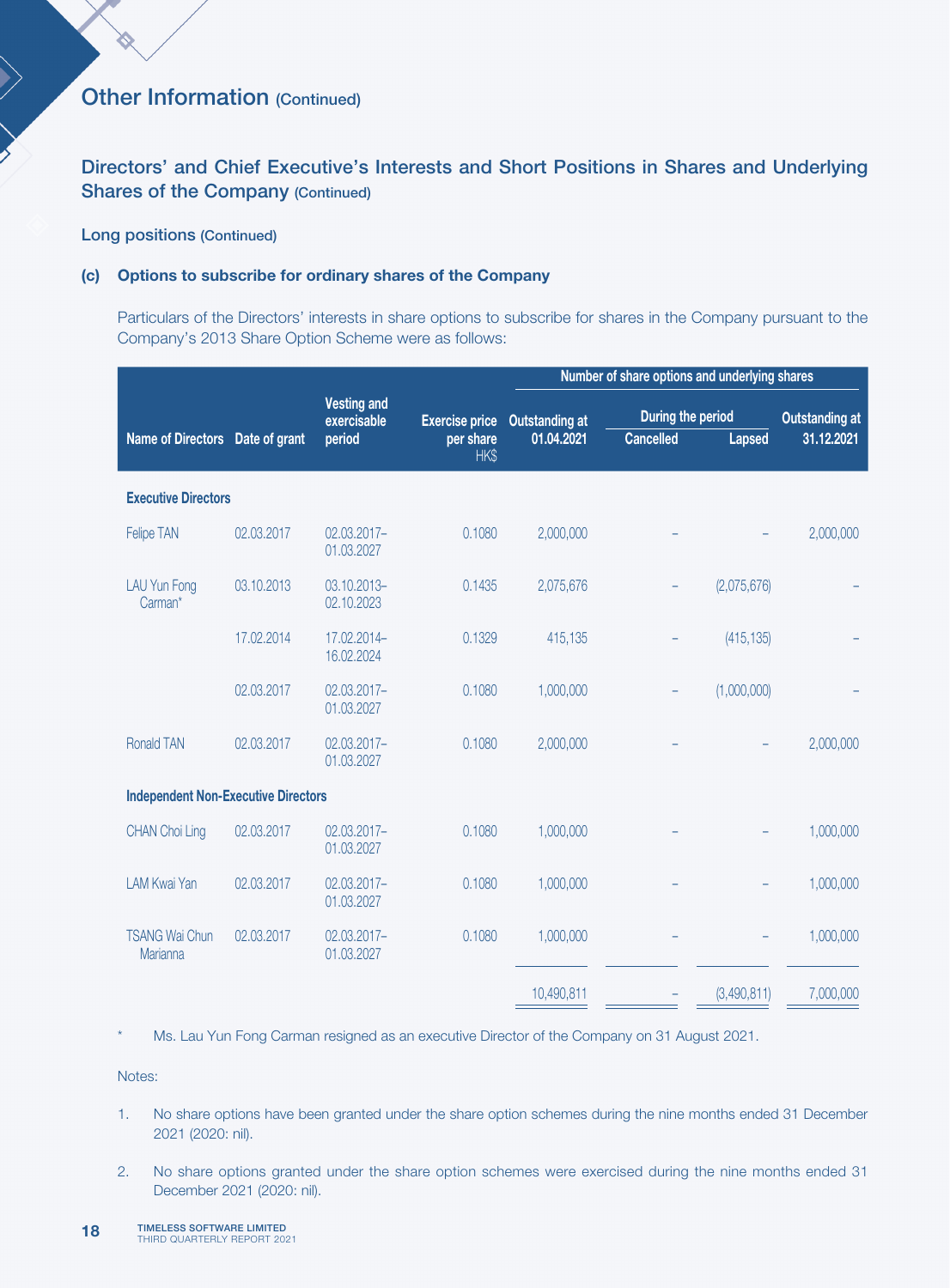# Directors' and Chief Executive's Interests and Short Positions in Shares and Underlying Shares of the Company (Continued)

#### Long positions (Continued)

#### (c) Options to subscribe for ordinary shares of the Company (Continued)

Save as disclosed above, at 31 December 2021, none of the Directors or chief executive or any of their respective associates had any interests or short positions in the shares, underlying shares or debentures of the Company or its associated corporations which fall to be notified to the Company and the Stock Exchange pursuant to Part XV of the SFO, or which were required, pursuant to Section 352 of the SFO, to be entered in the register referred to therein or which were required to be notified to the Company and the Stock Exchange pursuant to Rule 5.46 of the GEM Listing Rules.

### Substantial Shareholders' Interests and Short Positions in Shares and Underlying Shares

As at 31 December 2021, the register maintained by the Company pursuant to Section 336 of the SFO shows that other than the interests disclosed above in respect of certain Directors and the chief executive, the following shareholders had notified the Company of relevant interest in the issued share capital of the Company.

| Name of                     |                            |                           | Number of shares or underlying shares held |             |                     |
|-----------------------------|----------------------------|---------------------------|--------------------------------------------|-------------|---------------------|
| substantial<br>shareholders | <b>Nature of interests</b> | <b>Ordinary</b><br>shares | <b>Share</b><br>options                    | Total       | 31 December<br>2021 |
| Starmax Holdings Limited*   | <b>Beneficial owner</b>    | 678,074,400               | -                                          | 678,074,400 | 24.11%              |

Starmax is beneficially owned by Mr. Felipe Tan.

Saved as disclosed above, as at 31 December 2021, the Company has not been notified by any persons (other than the Directors) who has interests or short positions in the Shares or underlying Shares of the Company which would fall to be notified to the Company and the Stock Exchange pursuant to Part XV of the SFO, or which were required, pursuant to section 336 of the SFO, to be recorded in the register referred to therein.

### Competing Interest

Mr. Felipe Tan holds shareholding and directorship in GobiMin Inc., the shares of which are listed on the TSX Venture Exchange (symbol: GMN). Its subsidiaries are principally engaged in investment in equity, debt or other securities as well as direct ownership stakes in projects, including a gold mine in Xinjiang, PRC whereas the Mining Business of the Group involved a nickel-copper mine. In this regard, Mr. Felipe Tan is considered to have interests in business which might compete, either directly or indirectly with the businesses of the Group.

The abovementioned competing business is operated and managed by a company with independent management. In addition, the Board is independent from the board of the abovementioned company.

Accordingly, the Group is therefore capable of carrying on business independently and at arm's length from the said competing business.